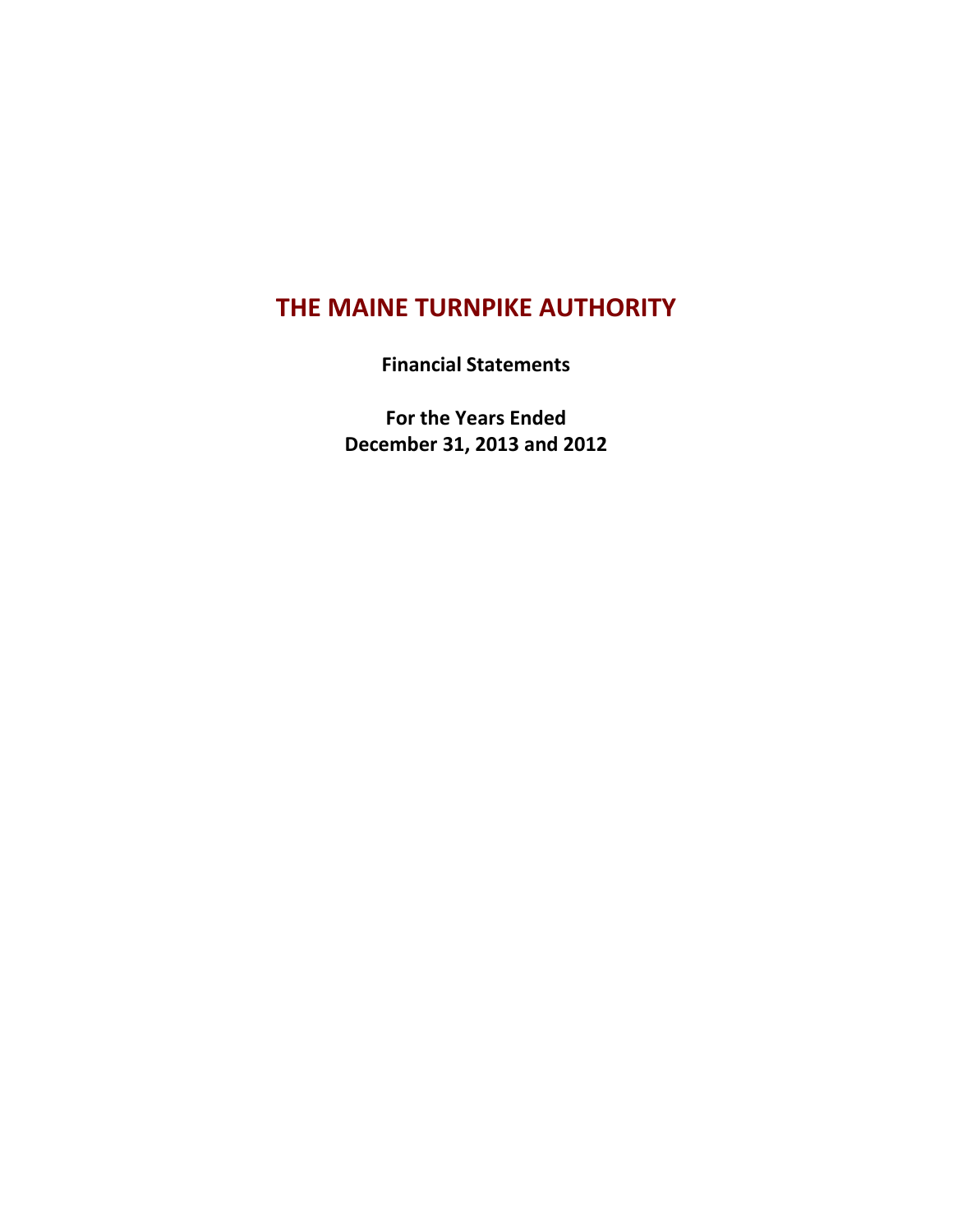# **THE MAINE TURNPIKE AUTHORITY**

# **Financial Statements**

# **For the Years Ended December 31, 2013 and 2012**

# **TABLE OF CONTENTS**

|                                                              | Page(s)   |
|--------------------------------------------------------------|-----------|
| Independent Auditors' Report                                 | $1 - 2$   |
| Management's Discussion and Analysis                         | $3 - 8$   |
| <b>Statement of Net Position</b>                             | $9 - 10$  |
| Statements of Revenues, Expenses and Changes in Net Position | 11        |
| <b>Statements of Cash Flows</b>                              | $12 - 13$ |
| <b>Notes to Financial Statements</b>                         | 14-31     |
| Required Supplementary Information                           | 32        |
| Other Supplementary Information                              | 33-34     |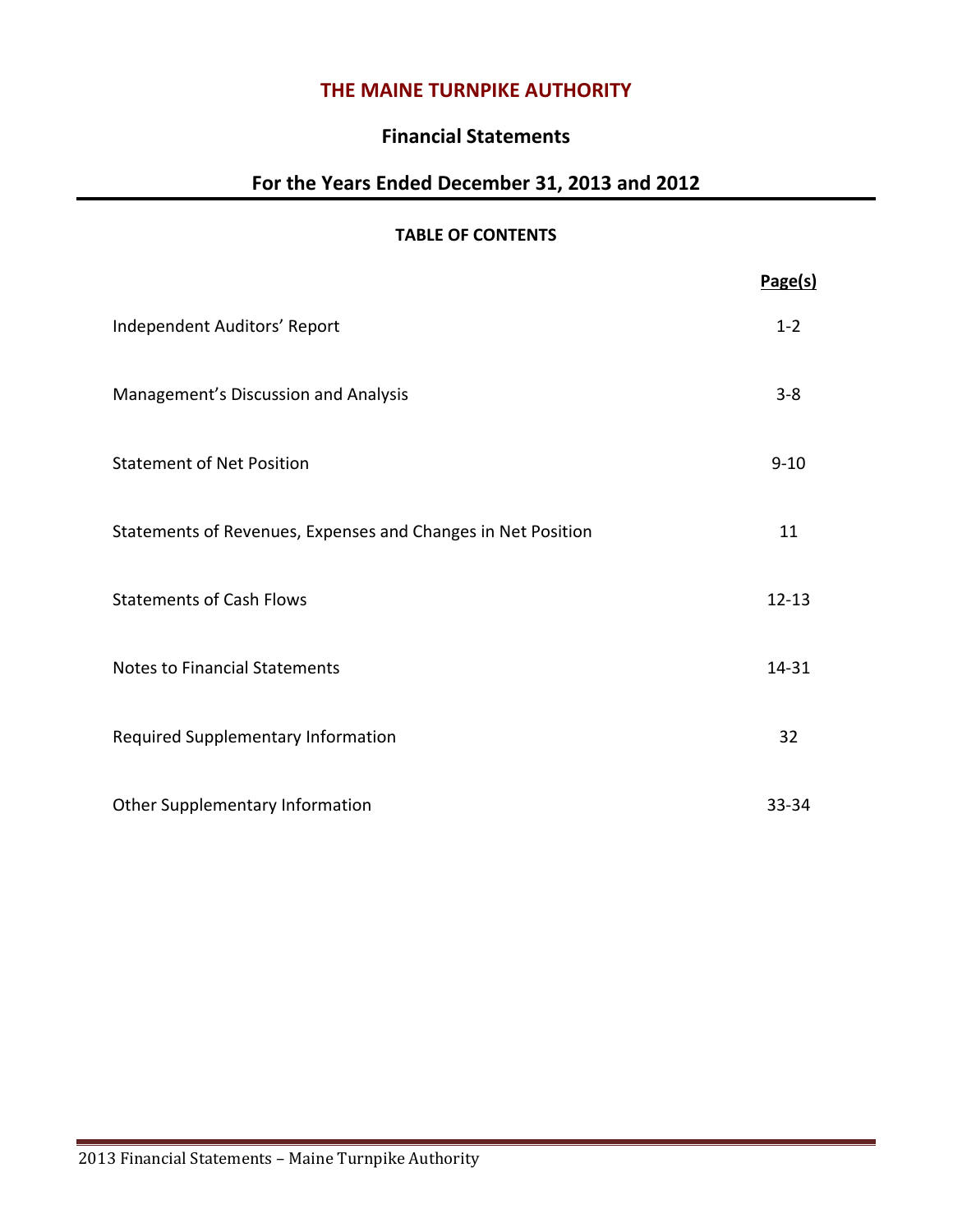

Accessible Approachable Accountable

#### **Independent Auditors' Report**

To the Board of Directors Maine Turnpike Authority Portland, Maine

#### **Report on the Financial Statements**

We have audited the accompanying financial statements of the Maine Turnpike Authority, a component unit of the State of Maine, as of and for the years ended December 31, 2013 and 2012, and the related notes to the financial statements, which comprise the Authority's basic financial statements as listed in the table of contents.

#### *Management's Responsibility for the Financial Statements*

Management is responsible for the preparation and fair presentation of these financial statements in accordance with accounting principles generally accepted in the United States of America; this includes the design, implementation, and maintenance of internal control relevant to the preparation and fair presentation of financial statements that are free from material misstatement, whether due to fraud or error.

#### *Auditors' Responsibility*

Our responsibility is to express an opinion on these financial statements based on our audits. We conducted our audits in accordance with auditing standards generally accepted in the United States of America and the standards applicable to financial audits contained in *Government Auditing Standards,* issued by the Comptroller General of the United States. Those standards require that we plan and perform the audits to obtain reasonable assurance about whether the financial statements are free from material misstatement.

An audit involves performing procedures to obtain audit evidence about the amounts and disclosures in the financial statements. The procedures selected depend on the auditors' judgment, including the assessment of the risks of material misstatement of the financial statements, whether due to fraud or error. In making those risk assessments, the auditor considers internal control relevant to the entity's preparation and fair presentation of the financial statements in order to design audit procedures that are appropriate in the circumstances, but not for the purpose of expressing an opinion on the effectiveness of the entity's internal control. Accordingly, we express no such opinion. An audit also includes evaluating the appropriateness of accounting policies used and the reasonableness of significant accounting estimates made by management, as well as evaluating the overall presentation of the financial statements.

We believe that the audit evidence we have obtained is sufficient and appropriate to provide a basis for our audit opinion.

#### *Opinions*

In our opinion, the financial statements referred to above present fairly, in all material respects, the respective financial position of the Maine Turnpike Authority, as of December 31, 2013 and 2012, and the respective changes in financial position and cash flows thereof for the years then ended in accordance with accounting principles generally accepted in the United States of America.

# **Macpage LLC**

30 Long Creek Drive, South Portland, ME 04106-2437 | 207-774-5701 | 207-774-7835 fax | cpa@macpage.com One Market Square, Augusta, ME 04330-4637 | 207-622-4766 | 207-622-6545 fax

macpage.com

An Independently Owned Member, McGladrey Alliance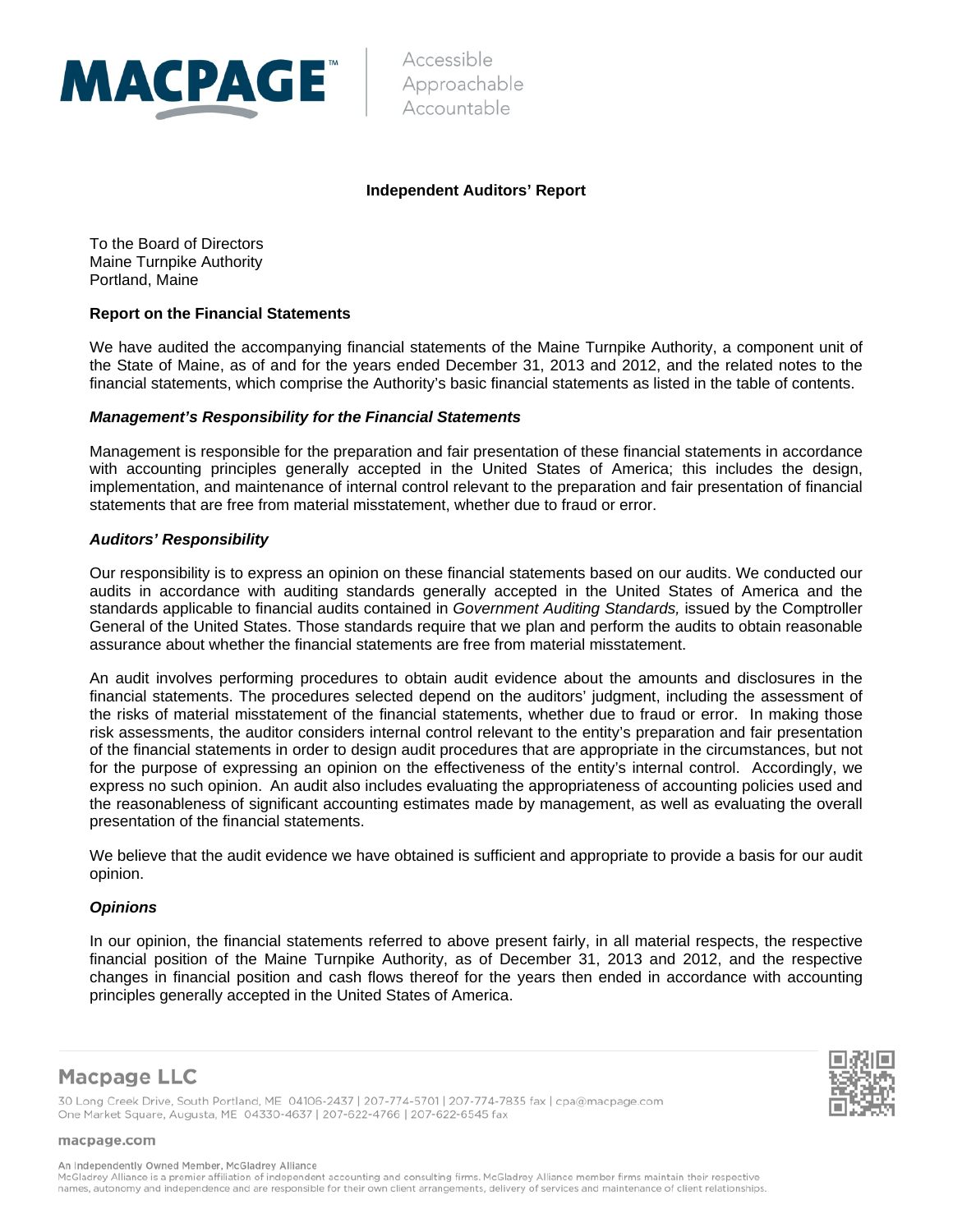#### *Other Matters*

#### *Required Supplementary Information*

Accounting principles generally accepted in the United States of America require that the management's discussion and analysis on pages 3-8, the schedule of funding progress for the retiree healthcare plan on page 32 and the trend data on infrastructure condition on page 32 be presented to supplement the basic financial statements. Such information, although not a part of the basic financial statements, is required by the Governmental Accounting Standards Board who considers it to be an essential part of financial reporting for placing the basic financial statements in an appropriate operational, economic, or historical context. We have applied certain limited procedures to the required supplementary information in accordance with auditing standards generally accepted in the United States of America, which consisted of inquiries of management about the methods of preparing the information and comparing the information for consistency with management's responses to our inquiries, the basic financial statements, and other knowledge we obtained during our audit of the basic financial statements. We do not express an opinion or provide any assurance on the information because the limited procedures do not provide us with sufficient evidence to express an opinion or provide any assurance.

#### *Other Information*

Our audit was conducted for the purpose of forming an opinion on the financial statements that comprise the Authority's basic financial statements. The Calculation of the Composite Debt Service Ratio on page 33, as required by the bond resolutions and related documents and the Statement of Activities for the State of Maine General Purpose Financial Statements on page 34 is presented for purposes of additional analysis and is not a required part of the basic financial statements.

The Calculation of the Composite Debt Service Ratio and the Statement of Activities for the State of Maine General Purpose Financial Statements on page 34 is the responsibility of management and was derived from and relates directly to the underlying accounting and other records used to prepare the basic financial statements. Such information has been subjected to the auditing procedures applied in the audit of the basic financial statements and certain additional procedures, including comparing and reconciling such information directly to the underlying accounting and other records used to prepare the basic financial statements or to the basic financial statements themselves, and other additional procedures in accordance with auditing standards generally accepted in the United States of America. In our opinion, the Calculation of the Composite Debt Service Ratio and the Statement of Activities for the State of Maine General Purpose Financial Statements on page 34 is fairly stated, in all material respects, in relation to the basic financial statements as a whole.

#### **Other Reporting Required by** *Government Auditing Standards*

In accordance with *Government Auditing Standards*, we have also issued our report dated March 20, 2014 on our consideration of the Maine Turnpike Authority's internal control over financial reporting and on our tests of its compliance with certain provisions of laws, regulations, contracts, and grant agreements and other matters. The purpose of that report is to describe the scope of our testing of internal control over financial reporting and compliance and the results of that testing, and not to provide an opinion on internal control over financial reporting or on compliance. That report is an integral part of an audit performed in accordance with *Government Auditing Standards* in considering Maine Turnpike Authority's internal control over financial reporting and compliance.

Macpage LLC

South Portland, Maine March 20, 2014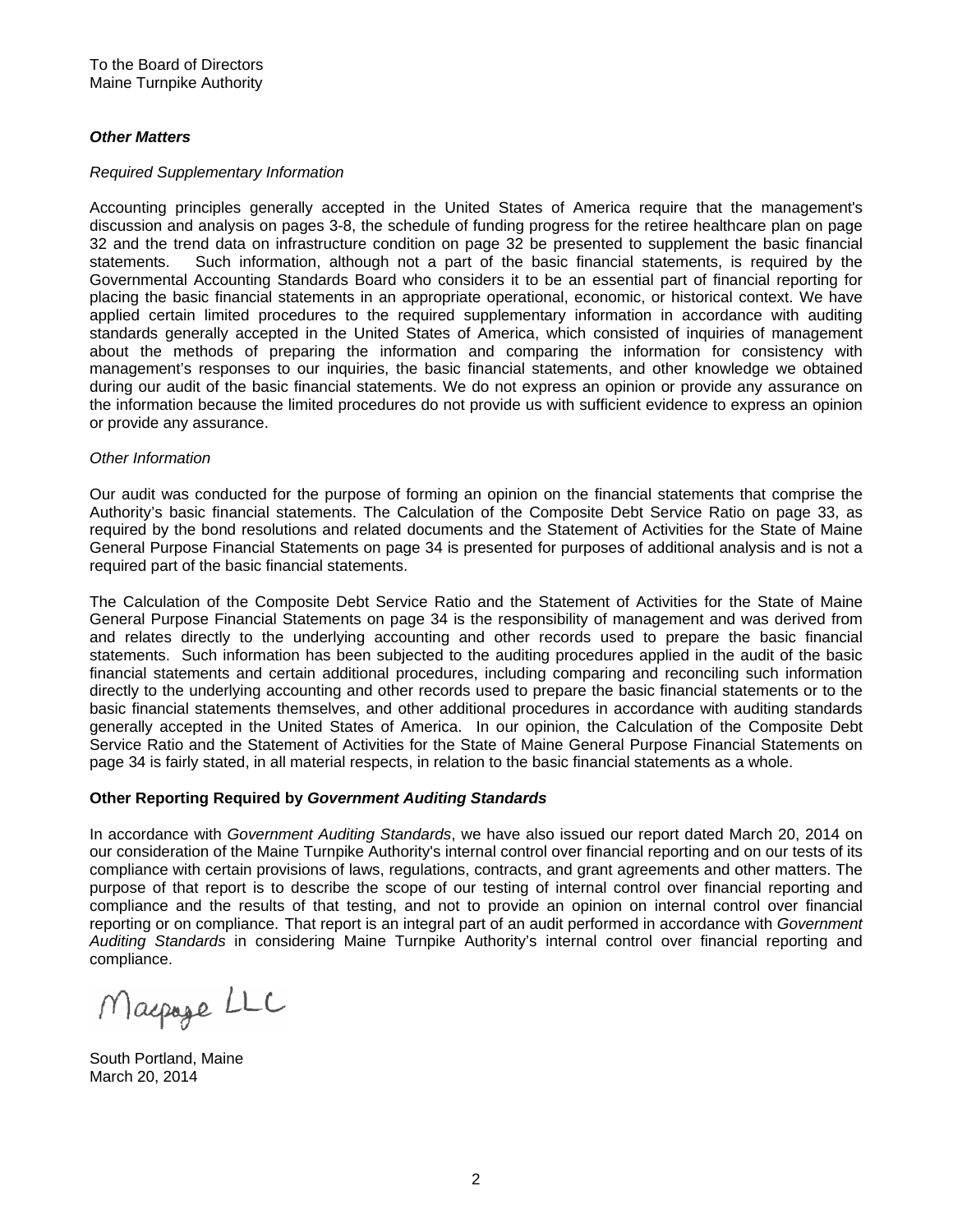# **THE MAINE TURNPIKE AUTHORITY**

#### **Management's Discussion and Analysis**

#### **December 31, 2013**

The management of the Maine Turnpike Authority (the Authority) offers this narrative overview and analysis of the Authority's financial activities for the years ended December 31, 2013 and 2012. This discussion and analysis is designed to assist the reader in focusing on the significant financial issues and activities and to identify any significant changes in financial position. The information presented here should be read in conjunction with the Authority's basic financial statements.

# **Financial Highlights**

Net operating income for the Maine Turnpike Authority was \$57,013,512 and \$36,212,014 for calendar years 2013 and 2012, respectively. The increase in net operating income is mostly due to an increase in Net Fare Revenue. Total Revenues increased 15.9% in 2013 which is mostly due to a toll increase implemented on November 1, 2012. The decrease in Operating Expenses is mostly due to a decrease in Salaries expense mainly in Fare Collection and Highway Maintenance due to staff reductions that occurred in late 2012 and the continued efficiencies generated by E‐ZPass.

Net income produced an increase in net position to \$33,370,343 from \$13,649,104 for fiscal years 2013 and 2012, respectively. The term "net position" refers to the difference between assets and liabilities. At the close of calendar year 2013, the Authority had a net position of \$180,997,218, an increase of 22.6% over calendar year 2012. At the close of calendar year 2012, the Authority's net position was \$147,626,875. The Authority's overall financial position has improved as shown by the increase in net position.

# **Overview of the Basic Financial Statements**

This discussion and analysis is intended to serve as an introduction to the Authority's basic financial statements. The Authority's financial statements are presented in a manner similar to a private-sector business and have been prepared according to accounting principles generally accepted (GAAP) in the United States. All of the current year's revenues are recorded as they are earned and expenses are recorded as they are incurred, regardless of when cash is received or disbursed.

# **Basic Financial Statements**

The statement of net position presents information on all of the Authority's assets and liabilities, with the difference reported as net position. Over time, increases and decreases in net position serve as a relative indicator of the change in financial position of the Authority.

The statement of revenues, expenses, and changes in net position shows the result of the Authority's total operations during the fiscal year and reflects both operating and non‐operating activities. Changes in net position reflect the current fiscal period's operating impact upon the overall financial position of the Authority.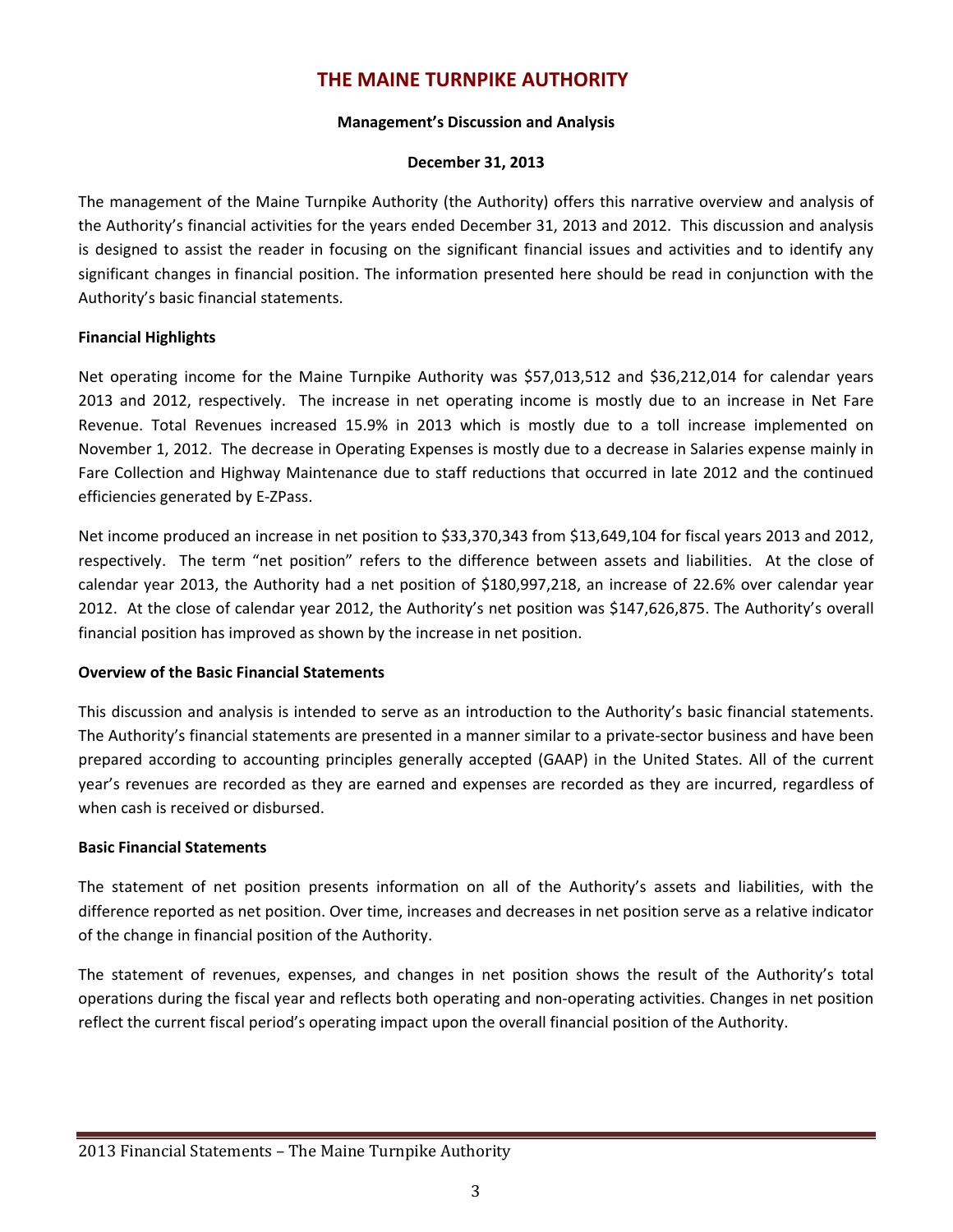The statement of cash flows provides a detailed analysis of all sources and uses of cash. The direct method of cash flows is presented, ending with a reconciliation of operating income to net cash provided by operating activities. The statement of cash flows is divided into the following activities: operating, capital financing, and investing.

# **Notes to the Financial Statements**

The notes provide additional information that is essential to fully understand the data provided in the basic financial statements.

# **Other Information**

In addition to the basic financial statements and notes, this report also presents required supplementary information concerning infrastructure condition and the retiree healthcare plan. Additionally, certain supplementary information concerning the Authority's debt service ratio, as defined by the bond resolution, is included.

#### **Financial Analysis**

# **Maine Turnpike Authority's Statement of Net Position**

|                                                 | December 31, |             |    |                |  |
|-------------------------------------------------|--------------|-------------|----|----------------|--|
|                                                 | 2013         |             |    | 2012, Restated |  |
| <b>Assets and Deferrals</b>                     |              |             |    |                |  |
| <b>Current Assets</b>                           | \$           | 106,492,381 | \$ | 104,234,514    |  |
| Capital Assets, Net of Accumulated Depreciation |              | 497,236,090 |    | 489,030,660    |  |
| Non-Current Restricted Assets                   |              | 48,415,195  |    | 39,311,162     |  |
| <b>Other Assets</b>                             |              | 12,514,588  |    | 14,635,096     |  |
| Deferred Outflows of Resources                  |              | 7,652,018   |    | 8,339,246      |  |
| <b>Total Assets and Deferred Outflows</b>       | $\mathsf{S}$ | 672,310,272 | \$ | 655,550,678    |  |
| <b>Liabilities and Net Position</b>             |              |             |    |                |  |
| <b>Current Liabilities</b>                      |              | 44,977,043  |    | 43,174,274     |  |
| Bonds Payable, Net of Unamortized Premiums      |              | 430,974,658 |    | 451,304,104    |  |
| <b>Other Post Employment Benefits Liability</b> |              | 13,961,000  |    | 12,161,000     |  |
| Other Non-current Liabilities                   |              | 1,400,353   |    | 1,284,425      |  |
| <b>Total Liablilities</b>                       | $\mathsf{S}$ | 491,313,054 | \$ | 507,923,803    |  |
| <b>Net Position:</b>                            |              |             |    |                |  |
| Net Investment in Capital Assets                |              | 117,417,425 |    | 115,189,754    |  |
| Restricted                                      |              | 49,831,918  |    | 31,776,349     |  |
| Unrestricted                                    |              | 13,747,875  |    | 660,772        |  |
| <b>Total Net Position</b>                       | \$           | 180,997,218 | \$ | 147,626,875    |  |
| <b>Total Liabilities and Net Position</b>       | \$           | 672,310,272 | \$ | 655,550,678    |  |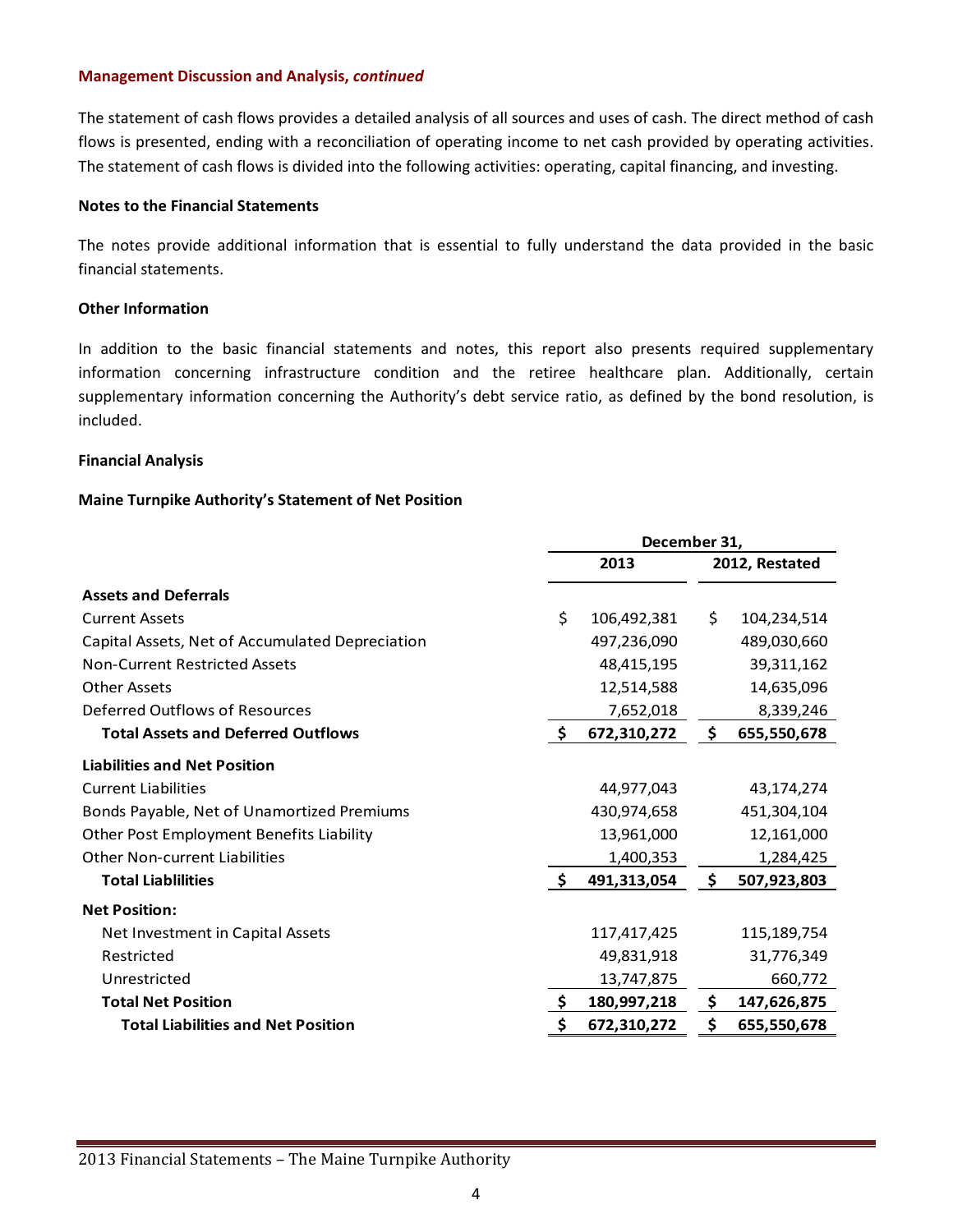As noted earlier, net position serves as an indicator of the Authority's overall financial position. In the case of the Authority, assets exceeded liabilities by \$180,997,218 at the close of 2013. This represents an increase of \$33,370,343 (22.6%) over the net position balance of \$147,626,875 as of December 31, 2012. This increase was primarily due to a toll increase implemented November 1, 2012, and the Authority's reductions in operating costs.

The largest portion of the Authority's net position reflects its net investment in capital assets (e.g., right-of-way, roads, bridges, toll equipment, etc) less any related outstanding debt used to acquire those assets. The Authority uses these capital assets to provide service and consequently, these assets are not available for liquidating liabilities or for other spending. The net investment in Capital Assets was \$117,417,425 and \$115,189,754 for the years ending December 31, 2013 and 2012, respectively.

Restricted net position is reserved for projects defined in the bond resolutions and applicable bond issue official statements. The Authority's restricted net position was \$49,831,918 and \$31,776,349 for the years ending December 31, 2013 and 2012, respectively. The remaining unrestricted net position serves as working capital and may be used to meet the Authority's capital and ongoing operational needs.

|                                 | For the Years Ended December 31,       |             |                |             |  |
|---------------------------------|----------------------------------------|-------------|----------------|-------------|--|
|                                 |                                        | 2013        | 2012, Restated |             |  |
| <b>Revenues:</b>                |                                        |             |                |             |  |
| Net Fare Revenues               | \$                                     | 121,817,365 | \$             | 104,507,889 |  |
| <b>Concession Rental</b>        |                                        | 4,147,783   |                | 4,051,615   |  |
| Investment Income (Loss)        |                                        | (473, 518)  |                | 140,863     |  |
| Miscellaneous                   |                                        | 1,135,177   |                | 1,142,267   |  |
| <b>Total Revenues</b>           | \$                                     | 126,626,807 | \$             | 109,842,634 |  |
| <b>Expenses:</b>                |                                        |             |                |             |  |
| Operations                      |                                        | 21,604,137  |                | 23,030,296  |  |
| Maintenance                     |                                        | 26,287,423  |                | 28,850,395  |  |
| Administrative                  |                                        | 2,204,851   |                | 2,399,757   |  |
| Depreciation                    |                                        | 5,480,257   |                | 5,301,133   |  |
| Preservation                    |                                        | 14,401,856  |                | 13,824,705  |  |
| <b>Interest Expense</b>         |                                        | 20,884,040  |                | 21,022,757  |  |
| Other                           |                                        | 2,393,900   |                | 1,764,486   |  |
| <b>Total Expenses</b>           | $\ddot{\bm{\zeta}}$                    | 93,256,464  | \$             | 96,193,530  |  |
| <b>Changes in Net Position</b>  |                                        | 33,370,343  |                | 13,649,104  |  |
| Net Position, beginning of year |                                        | 147,626,875 |                | 133,977,771 |  |
| Net Position, end of year       | \$<br>180,997,218<br>147,626,875<br>\$ |             |                |             |  |

# **The Maine Turnpike Authority's Changes in Net Position**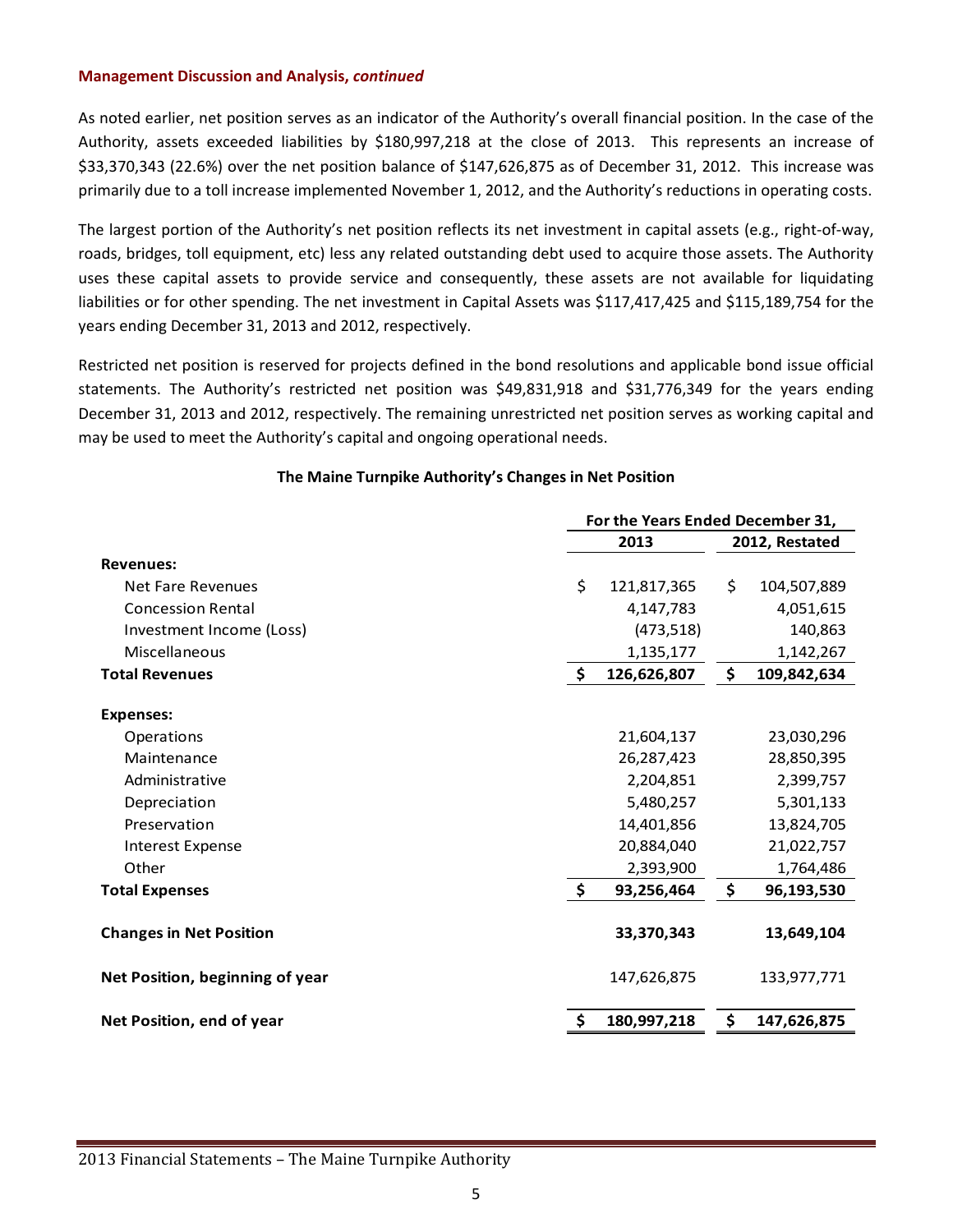The Authority's net fare revenues, which represent approximately 96% of all operating revenues, increased \$17,309,476 (16.6%) in 2013. The increase is due to a 20.5% toll increase implemented on November 1, 2012. Concession Rental income increased \$96,168 (2.37%) in 2013, due to increased customer patronage. Operations, Maintenance and Administrative expenses decreased \$4,184,037 (8.4%) in 2013. This decrease is attributed to management's efforts to continue to reduce costs and become more efficient. There were some staff reductions that occurred in late 2012 in both Highway Maintenance and Fare Collections, which reduced salaries and benefits in those areas. Fare collection costs continue to decline as the Authority gains efficiencies with higher E‐ZPass usage. Other cost reduction efforts include reducing legal costs by utilizing in‐house staff, as well as reducing spending in public relations, organizational memberships and sponsorships. Preservation expenses increased \$577,151 (4.2%) in 2013 due to the expansion of the paving, slope and drainage repair programs.

# **Capital Assets and Debt Administration**

# *Capital Assets*

The Authority's investment in capital assets as of December 31, 2013 amounted to \$564,504,666 of gross asset value with accumulated depreciation of \$67,268,576, leaving a net book value of \$497,236,090. Capital assets include right‐of‐way, roads, bridges, buildings, equipment and vehicles. Please see Note 3 of the financial statements for a schedule of changes in the Authority's capital assets.

Capital asset acquisitions are capitalized at cost. Acquisitions are funded through debt issuance and Authority revenues.

Major capital asset events of 2013 include the completion of the New Gloucester Open Road Toll Plaza, the Gray Maintenance Facility improvements and Auburn Interchange improvements, as well as the Exit 52, Blackstrap Road, Old Lisbon Road, Snow Hill Road, Saco River and F.S. Presumpscot bridges. In addition, construction of the Lewiston Interchange, with an estimated completion of 2015, began in 2013. Engineering and Design work for the Gray Interchange, with an estimated completion of 2018 also began in 2013. Also, Engineering and Design work for Ferrin/West Road and Litchfield Road Bridges are well in progress with an estimated completion of fall 2014. Lastly, work related to the Toll System Upgrades began at three locations. This project will upgrade each toll plaza location with improved traffic counting and video/image technology to continue the highly accurate data collection the Authority requires. The toll system, which was installed in 2004, will be replaced by Transcore's Infinity solution. The upgrade will be phased in over the next five years.

# *Modified Approach for Infrastructure Assets*

The Maine Turnpike Authority has elected to use the modified approach to infrastructure reporting under GASB 34. This means that, in lieu of reporting depreciation on infrastructure, the Authority reports the costs associated with maintaining the existing asset in good condition as preservation expense. Infrastructure assets include: roads, bridges, interchanges, tunnels, right of way, drainage, guard rails, and lighting systems associated with the road. Pursuant to its bond covenants, the Authority maintains a reserve maintenance fund for these preservation expenses. For fiscal 2013, \$14,401,856 was spent for preservation compared to an estimated cost of \$13,788,300.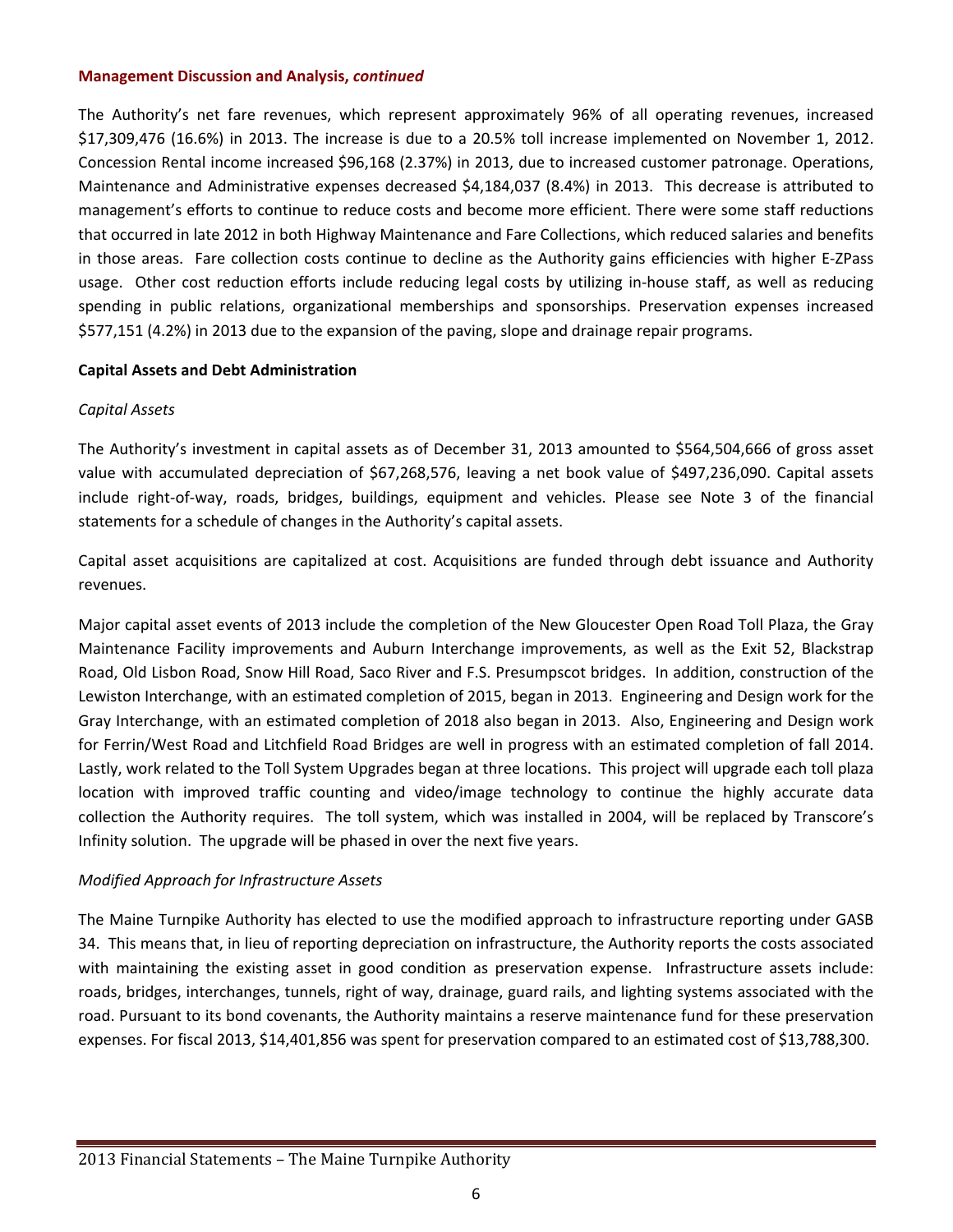The roadways are rated on a 10‐point scale, with 10 meaning that every aspect of the roadway is in new and perfect condition. The Authority's system as a whole is given an overall rating, indicating the average condition of all roadways operated by the Authority. The assessment of condition is made by visual inspection designed to

reveal any condition that would reduce highway-user benefits below the maximum level of service. The Authority's policy is to maintain the roadway condition at rating of 8 (generally good condition) or better. The results of the 2013 inspection states that the Maine Turnpike has been maintained in generally good condition and presents a favorable appearance, which is the same assessment the Authority received in 2012.

# *Long‐term Debt*

The Authority has outstanding bonds payable of \$437,758,322 and \$11,036,336 for revenue and subordinated bonds, respectively (both net of unamortized bond discounts and premiums). Please see Note 6 of the financial statements for the annual principal payment requirements on revenue and subordinated bonds as of December 31, 2013.

The Authority has a cap, set by the Legislature, on the amount of revenue bonds that can be outstanding at any given time. In 2007 this cap was increased to \$486,000,000. As of December 31, 2013, outstanding revenue bonds were \$412,130,000, leaving \$73,870,000 available under the cap.

The Authority's current bond ratings are as follows:

| Fitch             | AA- |
|-------------------|-----|
| Moody's           | Aa3 |
| Standard & Poor's | AA- |

In 2013, Fitch and Standard & Poor's completed their review of the Authority's finances and each agency affirmed the Authority's ratings and gave a stable outlook.

# *Debt Service Reserve Fund*

The general bond resolution requires the Authority to fund the Debt Service Reserve Requirement with cash and investments or with a surety policy or letter of credit.

Currently, the Debt Service Reserve requirement is approximately \$17,942,461, which is fifty percent of maximum annual debt service (MADS). To meet this requirement, the Authority has deposited \$17,942,461 of cash into the Debt Service Reserve Fund. The Authority has approximately \$21,000,000 of surety bonds in place, however, since the sureties are rated lower than the Authority's bond ratings, they do not count towards the Debt Service Reserve requirement.

Please see Note 7 of the Financial Statements for more discussion of the Debt Service Reserve Fund.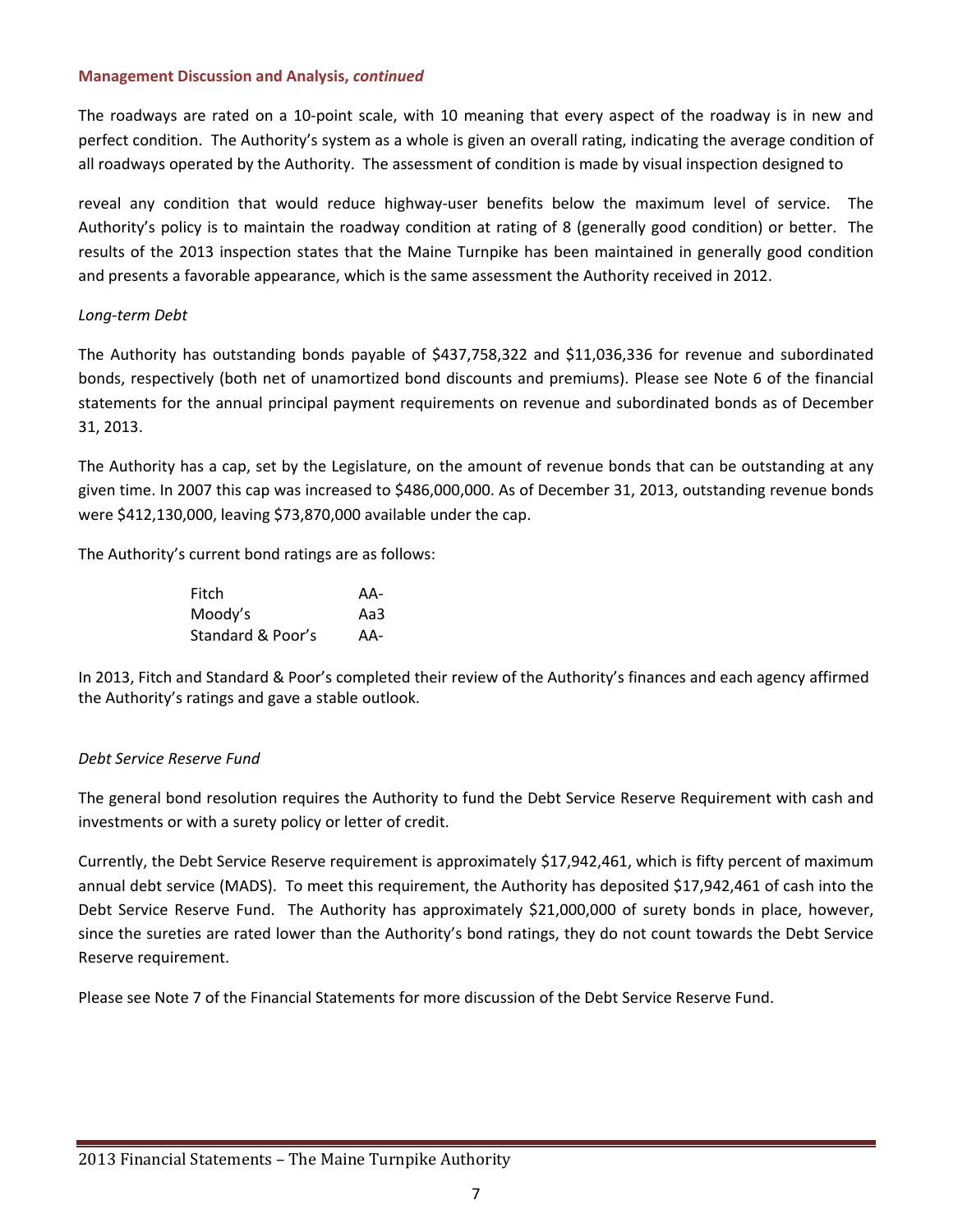# **Budgetary Controls**

Each year the Maine Turnpike Authority presents their Operating, Reserve Maintenance and Capital budgets to the Transportation Committee and it is ultimately voted on by the State of Maine Legislature. The Authority has made several decisions which have resulted in significant reductions to preceding budgets that have been received very positively by the Committee and the Legislature. More importantly, actual expenses have begun to prove that these decisions have positively affected the Authority's outcome without negatively impacting the mission of the Authority which is to provide a safe and efficient highway operated at a reasonable cost.

# **Requests for Information**

This financial report is designed to provide a general overview of the Authority's finances for all those with an interest in its finances. Questions concerning any of the information provided in this report or request for additional financial information should be addressed to the Chief Financial Officer, Maine Turnpike Authority, 2360 Congress Street, Portland, ME 04102; or email your questions to *info@maineturnpike.com*.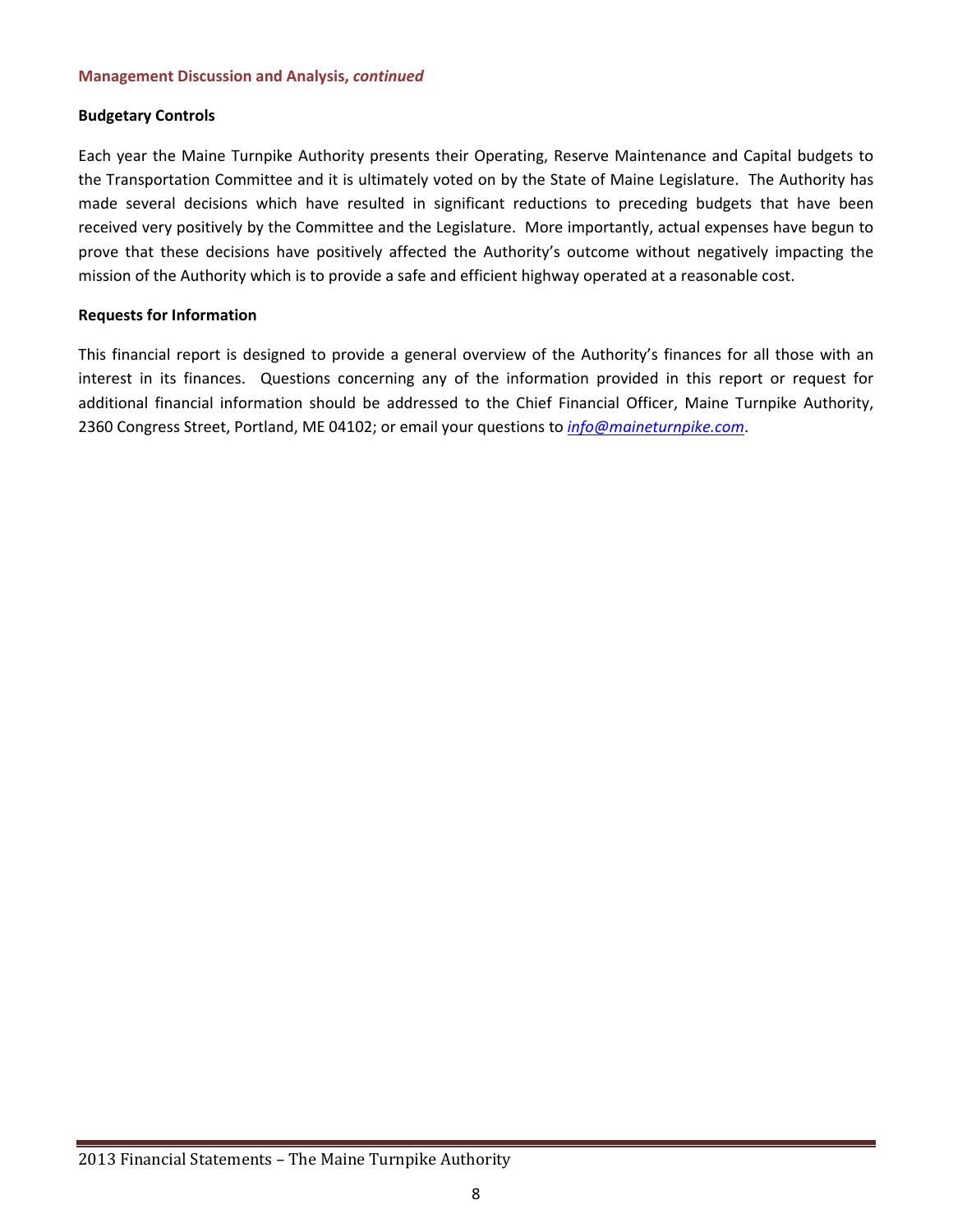#### **STATEMENT OF NET POSITION**

|                                                               | December 31, |               |    |                |
|---------------------------------------------------------------|--------------|---------------|----|----------------|
| <b>ASSETS AND DEFERRED OUTFLOWS</b>                           |              | 2013          |    | 2012, Restated |
|                                                               |              |               |    |                |
| <b>Current Assets:</b>                                        |              |               |    |                |
| Cash and Equivalents                                          | \$           | 17,778,869    | \$ | 5,573,525      |
| Restricted Cash and Equivalents to meet                       |              |               |    |                |
| current restricted liabilities                                |              | 81,808,946    |    | 47,312,101     |
| <b>Restricted Investments - Short Term</b>                    |              |               |    | 44,789,708     |
| <b>Accounts Receivable and Accrued Interest Receivable</b>    |              | 4,424,921     |    | 4,068,055      |
| Inventory                                                     |              | 1,604,401     |    | 1,642,771      |
| <b>Other - Current Assets</b>                                 |              | 875,244       |    | 848,354        |
| <b>Total Current Assets</b>                                   |              | 106,492,381   |    | 104,234,514    |
| <b>Non-Current Assets:</b>                                    |              |               |    |                |
| <b>Restricted Assets</b>                                      |              |               |    |                |
| Cash and Equivalents                                          |              | 34,100,454    |    | 24,319,490     |
| Investments - Long Term                                       |              | 14,301,245    |    | 14,893,518     |
| Accounts Receivable and Accrued Interest Receivable           |              | 13,496        |    | 98,154         |
| <b>Total Restricted Assets</b>                                |              | 48,415,195    |    | 39,311,162     |
| <b>Other Assets</b>                                           |              |               |    |                |
| Prepaid Bond Insurance - Net                                  |              | 1,509,588     |    | 1,645,096      |
| <b>MDOT Prepaid Transfer</b>                                  |              | 11,005,000    |    | 12,990,000     |
|                                                               |              |               |    |                |
| <b>Total Other Assets</b>                                     |              | 12,514,588    |    | 14,635,096     |
| Capital Assets not being Depreciated:                         |              |               |    |                |
| Land and Infrastructure                                       |              | 429,931,568   |    | 413,917,907    |
| <b>Construction in Progress</b>                               |              | 7,824,106     |    | 17,988,769     |
| Capital Assets net of Accumulated Depreciation:               |              |               |    |                |
| Property and Equipment                                        |              | 59,480,416    |    | 57,123,984     |
| <b>Total Capital Assets - Net of Accumulated Depreciation</b> |              | 497,236,090   |    | 489,030,660    |
| <b>Total Non-Current Assets</b>                               |              | 558,165,873   |    | 542,976,918    |
| <b>TOTAL ASSETS</b>                                           | S            | 664,658,254   |    | \$647,211,432  |
| <b>Deferred Outflows of Resources:</b>                        |              |               |    |                |
| Deferred Loss on Refunding Bonds                              |              | 7,652,018     |    | 8,339,246      |
| <b>Total Assets and Deferred Outflows</b>                     |              | \$672,310,272 |    | \$655,550,678  |

*See independents auditors' report.*

*The accompanying notes are an integral part of these financial statements.*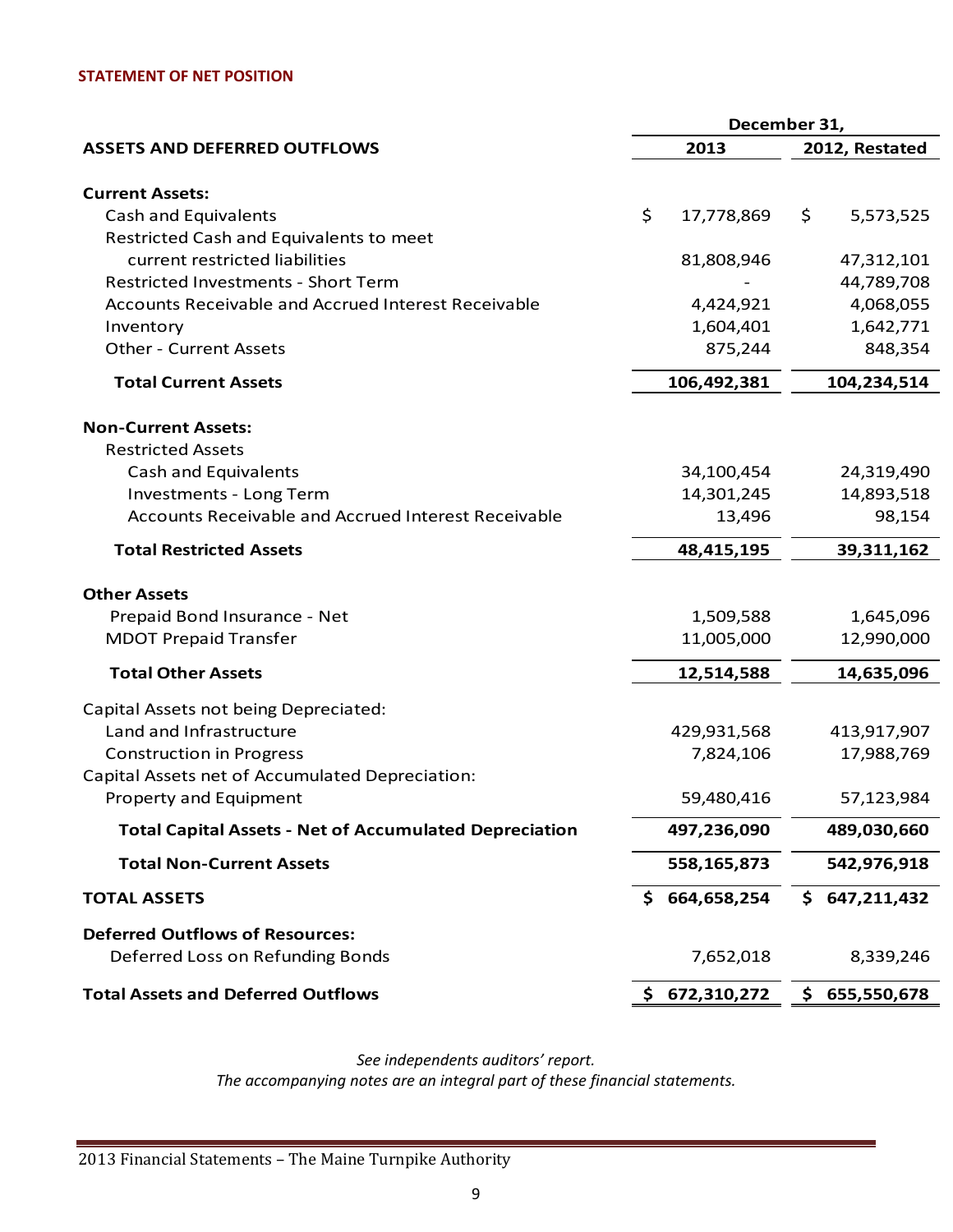# **STATEMENT OF NET POSITION,** *continued*

|                                                                                 | December 31,        |                |                      |  |  |
|---------------------------------------------------------------------------------|---------------------|----------------|----------------------|--|--|
| <b>LIABILITIES AND NET POSITION</b>                                             | 2013                | 2012, Restated |                      |  |  |
|                                                                                 |                     |                |                      |  |  |
| <b>Current Liabilities Payable from Unrestricted Assets:</b>                    | \$                  |                |                      |  |  |
| Accounts, Contracts and Retainage Payable                                       | 3,058,267           | \$             | 2,618,168            |  |  |
| Accrued Salary, Vacation and Sick Leave Payable<br><b>Unearned Fare Revenue</b> | 2,138,500           |                | 2,936,234            |  |  |
| <b>Unearned Concession Rentals</b>                                              | 7,192,852<br>49,706 |                | 6,465,910<br>280,912 |  |  |
|                                                                                 |                     |                |                      |  |  |
| <b>Total Current Liabilities Payable from Unrestricted Assets</b>               | 12,439,325          |                | 12,301,224           |  |  |
| <b>Current Liabilities Payable from Restricted Assets:</b>                      |                     |                |                      |  |  |
| Accounts, Contracts and Retainage Payable                                       | 3,759,585           |                | 3,998,094            |  |  |
| Accrued Salary, Vacation and Sick Leave Payable                                 | 159,329             |                | 156,370              |  |  |
| <b>Bond Interest Payable</b>                                                    | 10,261,904          |                | 10,622,136           |  |  |
| Current Portion of Revenue Bonds and Subordinated Debt Payable                  | 17,820,000          |                | 15,560,000           |  |  |
| <b>Other Current Liabilities</b>                                                | 536,900             | 536,450        |                      |  |  |
| <b>Total Current Liabilities Payable from Restricted Assets</b>                 | 32,537,718          |                | 30,873,050           |  |  |
| <b>Total Current Liabilities</b>                                                | 44,977,043          |                | 43,174,274           |  |  |
| <b>Non-current Liabilities:</b>                                                 |                     |                |                      |  |  |
| Long-term Revenue Bonds and Subordinated Debt Payable                           | 430,974,658         |                | 451,304,104          |  |  |
| Other Post Employment Benefits Liability                                        | 13,961,000          |                | 12,161,000           |  |  |
| <b>Other Non-current Liabilities</b>                                            | 1,400,353           |                | 1,284,425            |  |  |
| <b>Total Non-current Liabilities</b>                                            | 446,336,011         |                | 464,749,529          |  |  |
| <b>Total Liabilities</b>                                                        | 491,313,054         |                | 507,923,803          |  |  |
| <b>Net Position:</b>                                                            |                     |                |                      |  |  |
| Net Investment in Capital Assets                                                | 117,417,425         |                | 115,189,754          |  |  |
| Restricted                                                                      | 49,831,918          |                | 31,776,349           |  |  |
| Unrestricted                                                                    | 13,747,875          |                | 660,772              |  |  |
| <b>Total Net Position</b>                                                       | 180,997,218         |                | 147,626,875          |  |  |
| <b>Total Liabilities and Net Position</b>                                       | \$672,310,272       |                | \$655,550,678        |  |  |

*See independents auditors' report. The accompanying notes are an integral part of these financial statements.*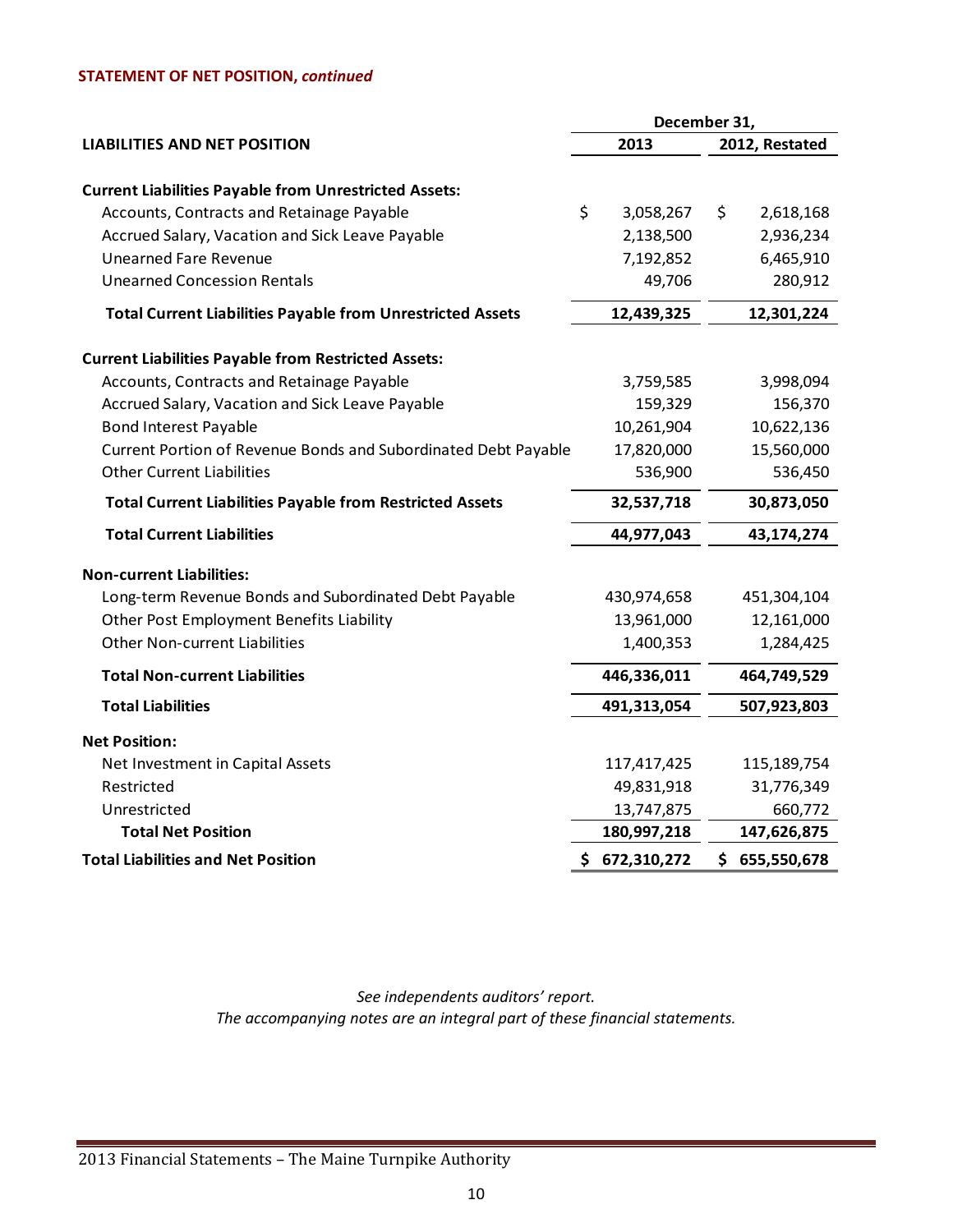# **STATEMENTS OF REVENUES, EXPENSES AND CHANGES IN NET POSITION**

|                                                  | For the Years Ended December 31, |                   |  |  |
|--------------------------------------------------|----------------------------------|-------------------|--|--|
|                                                  | 2013                             | 2012, Restated    |  |  |
| <b>REVENUES</b>                                  |                                  |                   |  |  |
| <b>Operating Revenue:</b>                        |                                  |                   |  |  |
| Net Fare Revenue                                 | \$<br>121,817,365                | \$<br>104,507,889 |  |  |
| <b>Concession Rentals</b>                        | 4,147,783                        | 4,051,615         |  |  |
| Miscellaneous                                    | 1,135,177                        | 1,142,267         |  |  |
| <b>Total Operating Revenues</b>                  | 127,100,325                      | 109,701,771       |  |  |
| Interest Income (loss)                           |                                  |                   |  |  |
| Revenue Fund                                     | (17, 767)                        | (31, 569)         |  |  |
| Reserve Maintenance Fund                         | (44, 852)                        | (29, 983)         |  |  |
| <b>Improvement Account</b>                       | (8, 738)                         | (8, 239)          |  |  |
| Interchange Account                              | (975)                            | (8, 128)          |  |  |
| Maine Department of Transportation Account       | (1,622)                          | (2,017)           |  |  |
| <b>Total Interest Income (loss)</b>              | (73, 954)                        | (79, 936)         |  |  |
| <b>Total Revenues</b>                            | 127,026,371                      | 109,621,835       |  |  |
| <b>EXPENSES</b>                                  |                                  |                   |  |  |
| <b>Operating Expenses:</b>                       |                                  |                   |  |  |
| Operations                                       | 21,604,137                       | 23,030,296        |  |  |
| Maintenance                                      | 26,287,423                       | 28,850,395        |  |  |
| Administration                                   | 2,204,851                        | 2,399,757         |  |  |
| Depreciation                                     | 5,480,257                        | 5,301,133         |  |  |
| Reserve Maintenance - Preservation               | 14,401,856                       | 13,824,705        |  |  |
| <b>Other Expenses - Capital General Expenses</b> | 34,335                           | 3,535             |  |  |
| <b>Total Operating Expenses</b>                  | 70,012,859                       | 73,409,821        |  |  |
| <b>Net Operating Income</b>                      | 57,013,512                       | 36,212,015        |  |  |
| <b>Non-Operating Revenue/(Expenses):</b>         |                                  |                   |  |  |
| Investment Income (loss)                         | (399, 564)                       | 220,799           |  |  |
| Loss on Sale and Disposal of Capital Assets      | (2,061,274)                      | (121, 883)        |  |  |
| <b>Interest Expense</b>                          | (20, 884, 040)                   | (21,022,757)      |  |  |
| <b>Bond Issuance Cost</b>                        |                                  | (1, 417, 878)     |  |  |
| <b>Bond Insurance Amortization</b>               | (135,506)                        | (142, 796)        |  |  |
| <b>Bond Premium/Discount Amortization</b>        | 2,509,445                        | 2,458,640         |  |  |
| Deferred Loss on Refunding Amortization          | (687, 230)                       | (637, 035)        |  |  |
| <b>MDOT Prepaid Transfer Amortization</b>        | (1,985,000)                      | (1,900,000)       |  |  |
| <b>Total Non-Operating Revenue/(Expenses)</b>    | (23, 643, 169)                   | (22, 562, 910)    |  |  |
| <b>Change in Net Position</b>                    | 33,370,343                       | 13,649,104        |  |  |
| Net Position at beginning of year                | 147,626,875                      | 133,977,771       |  |  |
| Net Position at end of year                      | \$<br>180,997,218                | \$<br>147,626,875 |  |  |

*See independents auditors' report. The accompanying notes are an integral part of these financial statements.*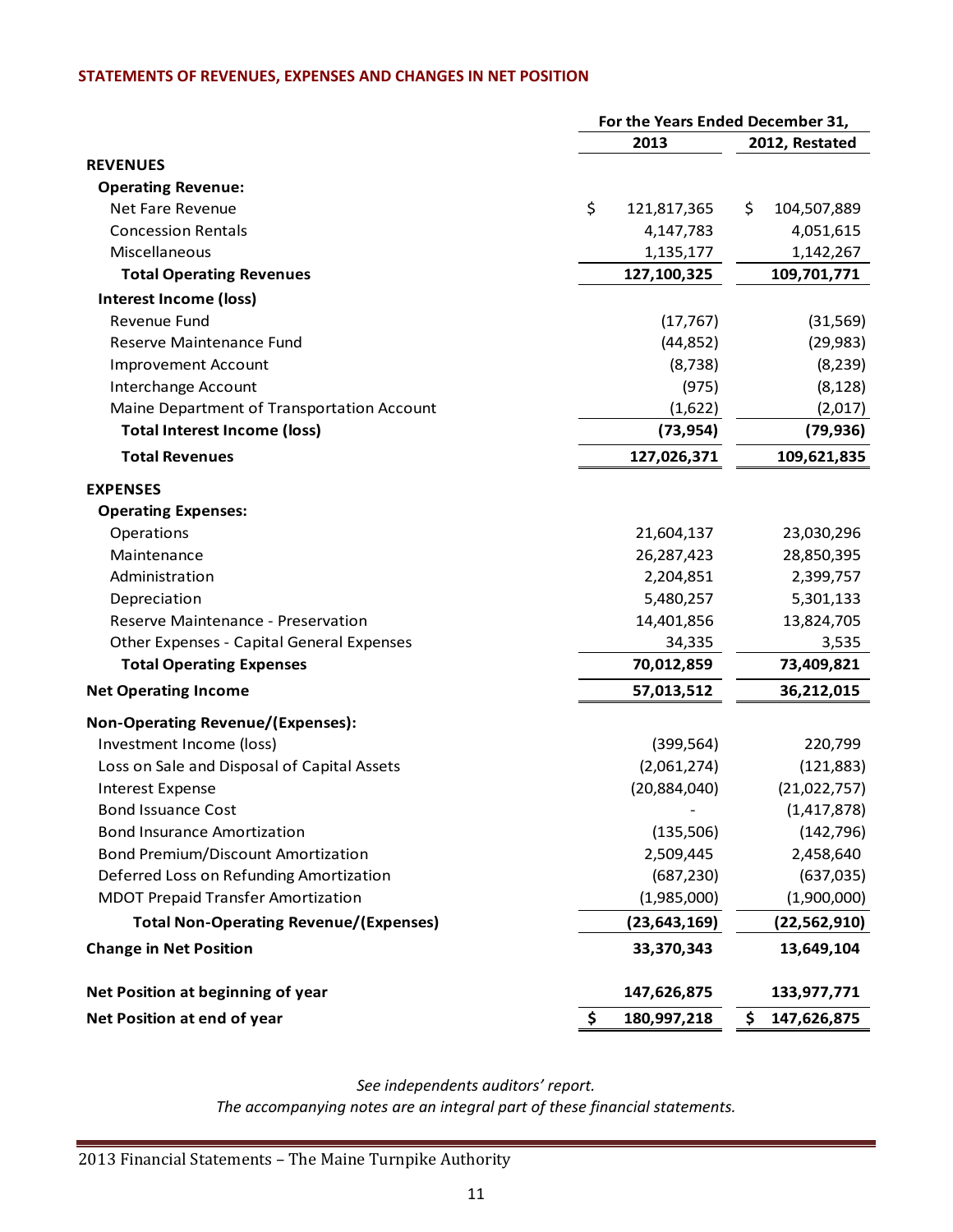#### **STATEMENTS OF CASH FLOWS**

|                                                                 | For the Years Ended December 31, |                    |  |  |
|-----------------------------------------------------------------|----------------------------------|--------------------|--|--|
|                                                                 | 2013                             | 2012               |  |  |
| <b>Operating Activities:</b>                                    |                                  |                    |  |  |
| <b>Cash Received from Tolls/Customers</b>                       | 154,287,850<br>\$                | 133,569,685<br>\$. |  |  |
| <b>Cash Payments to Suppliers</b>                               | (68,999,739)                     | (67, 441, 542)     |  |  |
| <b>Cash Payments to Employees</b>                               | (21,060,698)                     | (21, 922, 581)     |  |  |
| <b>Net Cash Provided by Operating Activities</b>                | 64,227,413                       | 44,205,562         |  |  |
| <b>Capital and Related Financing Activities:</b>                |                                  |                    |  |  |
| Acquisition and Construction of Capital Assets                  | (15,993,540)                     | (25, 558, 745)     |  |  |
| Proceeds from Issuance of Revenue Bonds                         |                                  | 75,480,591         |  |  |
| Bond Proceeds Used to Fund Debt Service Reserve                 |                                  | 1,413,328          |  |  |
| Payments for Bond Expenses                                      |                                  | (589, 386)         |  |  |
| <b>Interest Paid on Revenue Bonds</b>                           | (20,661,836)                     | (19,521,009)       |  |  |
| Payment of Principal on Revenue Bonds                           | (13,575,000)                     | (11,955,000)       |  |  |
| <b>Interest Paid on Subordinated Debt Bonds</b>                 | (478, 400)                       | (562, 463)         |  |  |
| Payment of Principal on Special Obligation Bonds                | (1,985,000)                      | (1,900,000)        |  |  |
| Net Cash Provided By (Used in) Capital and Financing Activities | (52, 693, 776)                   | 16,807,316         |  |  |
| <b>Investing Activities:</b>                                    |                                  |                    |  |  |
| Purchase of Investments                                         |                                  | (122, 420, 548)    |  |  |
| Proceeds from Sales and Maturities of Investments               | 44,678,866                       | 62,499,892         |  |  |
| <b>Interest Received</b>                                        | 270,650                          | 345,743            |  |  |
| <b>Net Cash Used in Investing Activities</b>                    | 44,949,516                       | (59, 574, 913)     |  |  |
| Net Increase in Cash and Equivalents                            | 56,483,153                       | 1,437,965          |  |  |
| Cash and Equivalents at Beginning of Year                       | 77,205,116                       | 75,767,151         |  |  |
| Cash and Equivalents at End of Year                             | 133,688,269                      | 77,205,116         |  |  |
| Cash and Equivalents - Unrestricted                             | 17,778,869                       | 5,573,525          |  |  |
| Restricted Cash and Equivalents - Current                       | 81,808,946                       | 47,312,101         |  |  |
| Restricted Cash and Equivalents - Non-Current                   | 34,100,454                       | 24,319,490         |  |  |
|                                                                 | \$133,688,269                    | \$<br>77,205,116   |  |  |

*See independents auditors' report. The accompanying notes are an integral part of these financial statements.*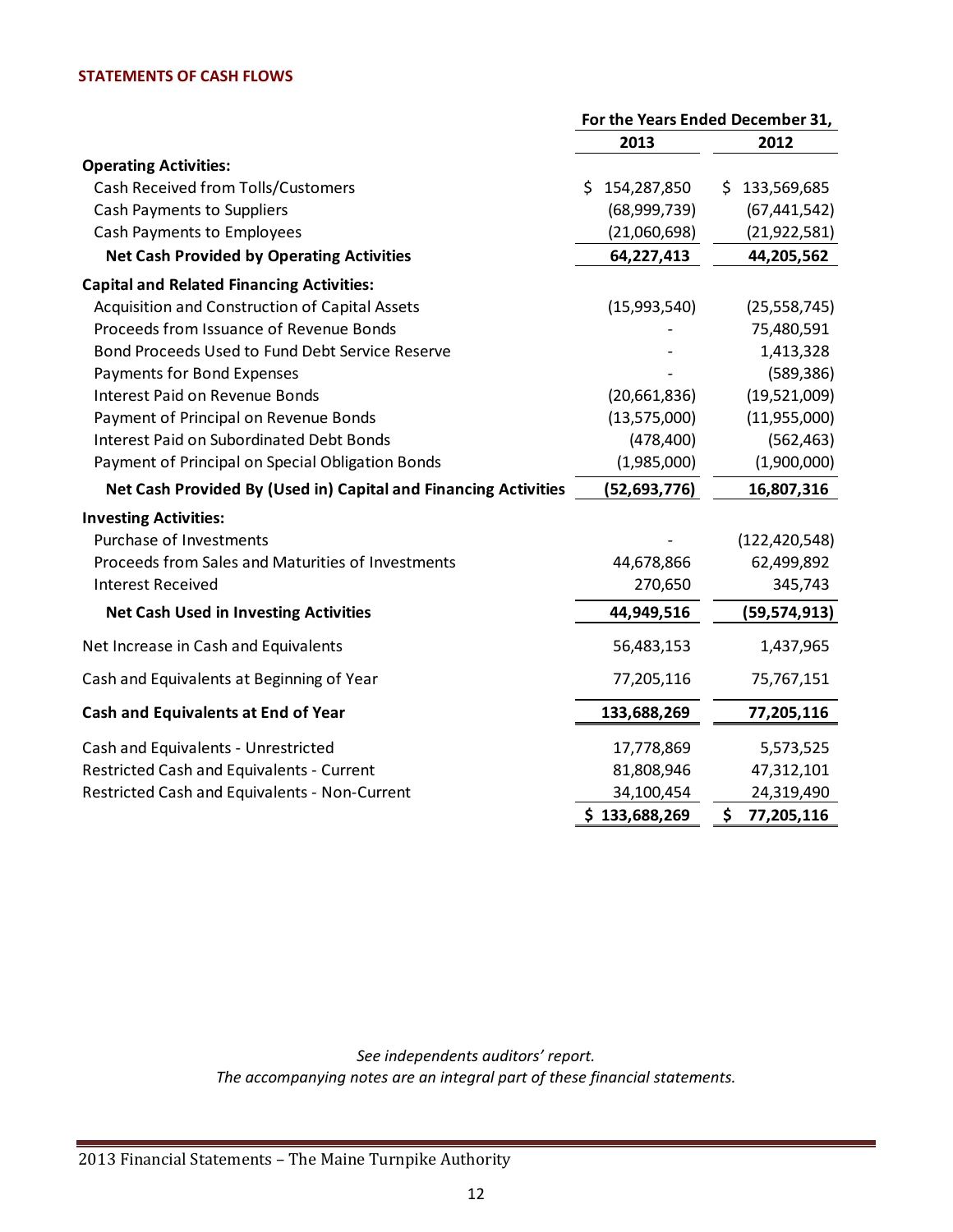#### **STATEMENTS OF CASH FLOWS,** *continued*

|                                                                   | For the Years Ended December 31, |            |    |              |
|-------------------------------------------------------------------|----------------------------------|------------|----|--------------|
|                                                                   |                                  | 2013       |    | 2012         |
| <b>Reconciliation of Operating Income to Net Cash Provided by</b> |                                  |            |    |              |
| <b>Operating Activities:</b>                                      |                                  |            |    |              |
| <b>Income from Operations</b>                                     | Ś.                               | 57,013,512 |    | \$36,212,014 |
| Adjustments to Reconcile Operating Income to Net Cash             |                                  |            |    |              |
| provided by Operating Activities:                                 |                                  |            |    |              |
| Depreciation                                                      |                                  | 5,480,257  |    | 5,301,133    |
| Interest Loss included in Operating Revenue                       |                                  | 73,954     |    | 79,936       |
| <b>Other - Capital General Expenses</b>                           |                                  | 34,335     |    | 3,536        |
| <b>Changes in Assets and Liabilities:</b>                         |                                  |            |    |              |
| <b>Accounts Receivable</b>                                        |                                  | (356, 513) |    | (513, 788)   |
| <b>Prepaid Accounts</b>                                           |                                  | (26, 753)  |    | 325,618      |
| Inventory                                                         |                                  | 38,370     |    | (181, 166)   |
| Accounts, Contracts and Retainage Payable                         |                                  | 2,269,289  |    | 2,839,186    |
| Unearned Toll & Concession Revenue                                |                                  | 495,737    |    | 320,672      |
| Accrued Salary, Vacation and Sick Leave Payable                   |                                  | (794,775)  |    | (181, 579)   |
| <b>Net Cash Provided by Operating Activities</b>                  | \$                               | 64,227,413 | \$ | 44,205,562   |

*See independents auditors' report. The accompanying notes are an integral part of these financial statements.*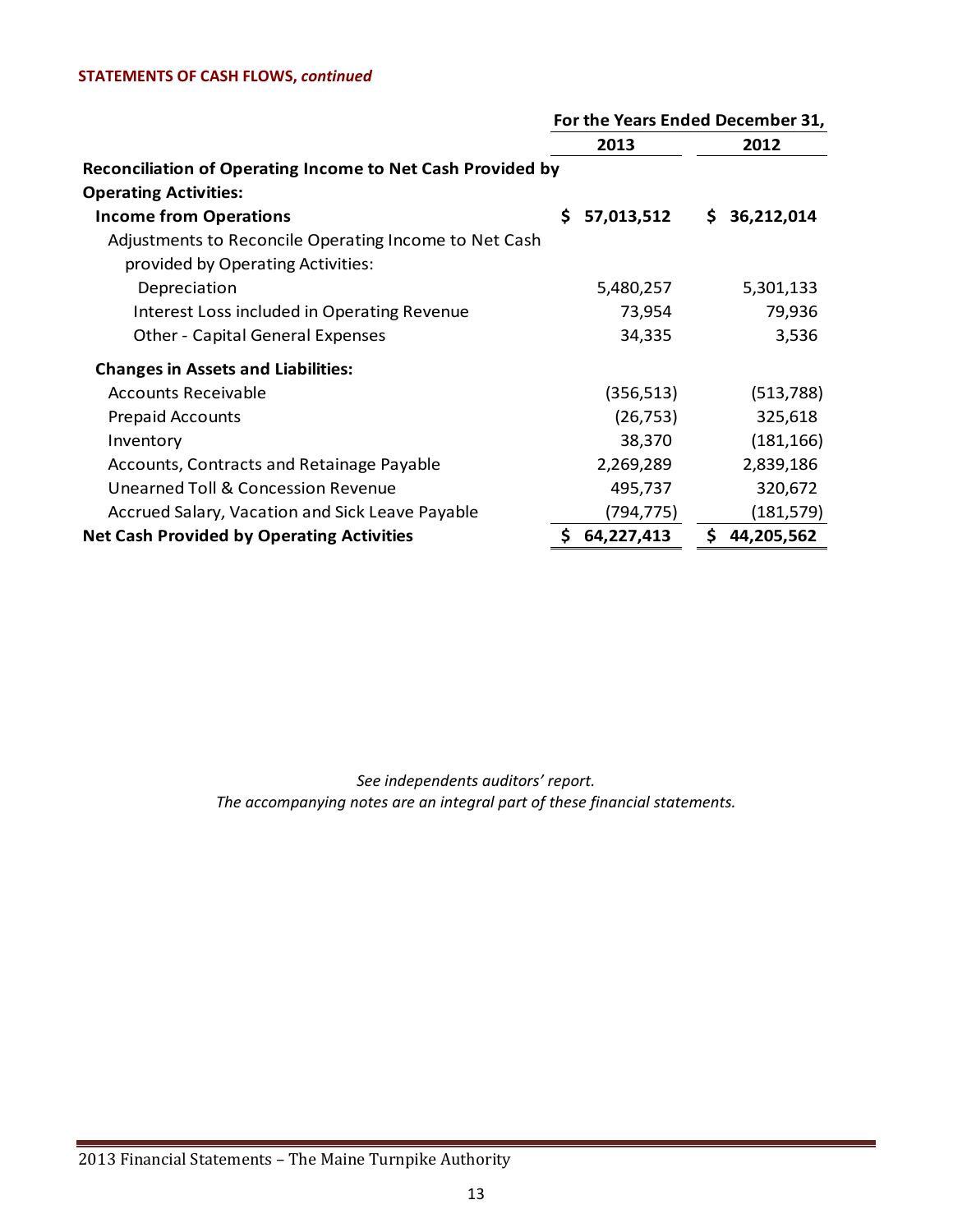# **THE MAINE TURNPIKE AUTHORITY**

# **Notes to Financial Statements For the Years Ended December 31, 2013 and 2012**

#### **Note 1 – Summary of Organization and Significant Accounting Policies and Procedures**

**Reporting Entity –** The Maine Turnpike Authority (the Authority) is a body corporate and politic created by an act of the Legislature of the State of Maine, Chapter 69 of the Private and Special Laws of 1941 as amended, authorized and empowered to construct, maintain and operate a turnpike at such a location as shall be approved by the State Highway Commission and to issue turnpike revenue bonds of the Authority, payable solely from revenues of the Authority. Under the provisions of the Act, turnpike revenue bonds and interest thereon shall not be deemed debt or liability or a pledge of the faith and credit of the State of Maine.

During 1982, the Legislature of the State of Maine, Chapter 595 of the Public Laws of the State of Maine 1982, authorized an act to amend the Maine Turnpike Authority Statutes. This act states that the Maine Turnpike Authority shall continue in existence until such a time as the Legislature shall provide for termination and all outstanding indebtedness of the Authority shall be repaid or an amount sufficient to repay that indebtedness shall be set aside in trust.

For financial reporting purposes, the Authority is a stand‐alone entity; there are no component units included in the accompanying financial statements. In 2012 the Authority was determined to be considered a component unit of the State of Maine, for reporting purposes only.

**Basis of Accounting** – The Authority prepares its financial statements on the accrual basis of accounting in accordance with accounting principles generally accepted in the United States of America for proprietary funds, which are similar to those for private business enterprises. Accordingly, revenues are recorded when earned and expenses are recorded when incurred. Proprietary funds distinguish operating revenues and expenses from non‐ operating activity. Operating revenues arise from providing goods or services to outside parties for a fee. The intent of the governing body is that the operating costs, including administration and depreciation, of providing goods or services to the general public on a continuing basis be financed or recovered primarily through user charges. Revenues and expenses that are not derived directly from operations are reported as non‐operating revenues and expenses.

**Operating Revenues and Expenses –** The Authority's operating revenues and expenses consist of revenues earned and expenses incurred relating to the operation and maintenance of its System. Operating revenues for fares are recognized as the vehicles pass through the toll system. Prepayments on account are recorded as deferred fare revenue. Concession rental income is recognized based on the terms of the rental agreements. Net fare revenue is net of credit card fees of \$1,576,554 and \$1,243,967 for 2013 and 2012, respectively.

**Non‐operating revenues** – Non‐operating revenues consists of the amortization of bond premiums realized on previously issued debt, investment income earned and non‐operating accounts and gains from the sale of capital assets.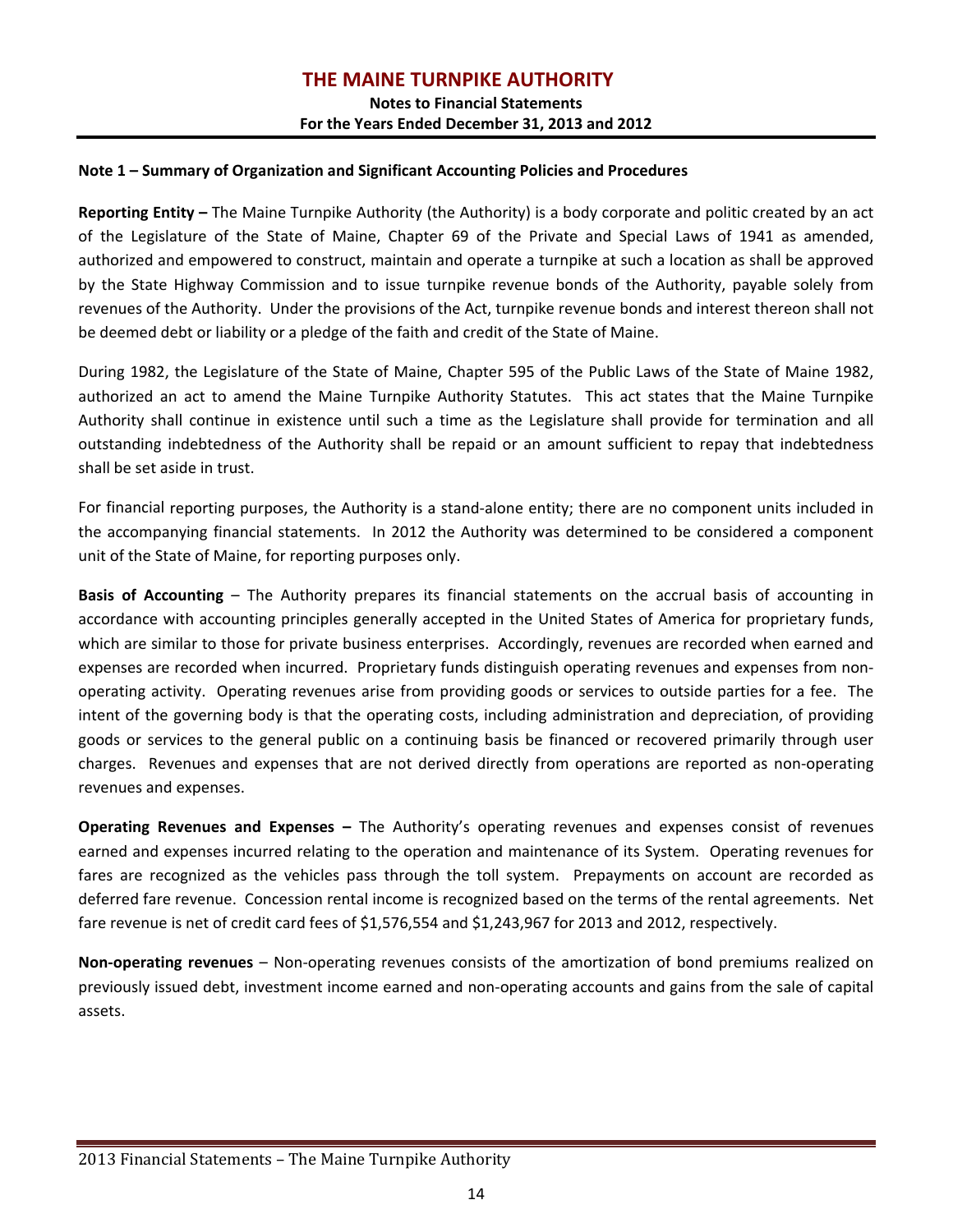# **Note 1 – Summary of Organization and Significant Accounting Policies and Procedures,** *continued*

**Interest Income on Operating Accounts** – Interest income generated from on‐going operations is included in operating revenue, in accordance with the requirements outlined in GASB 34.

**Cash and Equivalents** – For purposes of the statements of cash flow, demand deposit accounts with commercial banks, and cash invested in commercial money market funds are considered cash equivalents.

**Investments** – Investments are carried at fair value. Accrued interest paid upon the purchase of investments is recognized as interest income in the period it is earned.

**Accounts Receivable** – Accounts receivable consists primarily of toll revenues due from commercial accounts and other tolling agencies. The Authority obtains surety bonds to cover commercial accounts receivable. Management believes that all accounts receivable as of December 31, 2013 and 2012 are fully collectable. Therefore, no allowance for doubtful accounts was recorded.

**Inventory –** Inventory consists of both EZ Pass transponders and salt. The EZ Pass transponders will be sold to customers and are valued using the First‐In First‐Out (FIFO) method. Salt, to be used in operations is valued using a weighted average method. Both the EZ Pass Transponders and salt are carried at the lower of cost or market.

**Restricted Assets –** Restricted assets of the Authority represent bond proceeds designated for construction, and other monies required to be restricted for debt service, operations, maintenance, renewal and replacement.

**Capital Assets –** All capital assets are recorded on the balance sheet at historical cost. Capital assets are included in one of the following categories: Infrastructure; Land and Land Improvements; Buildings; Vehicles; Toll System; Computer and Other Equipment; Intangible Assets; and Construction in Progress.

Costs to acquire additional capital assets, and to replace existing assets or otherwise prolong their useful lives, are capitalized for toll equipment, buildings, toll facilities, other related costs and furniture and equipment. The Authority has elected to use the modified approach to infrastructure reporting under GASB 34. This means that, in lieu of reporting depreciation on infrastructure, the Authority reports as preservation expense the costs associated with maintaining the existing road in good condition. Infrastructure assets include roads, bridges, interchanges, tunnels, right of way, drainage, guardrails, and lighting systems associated with the road.

Depreciation of toll equipment, buildings, toll facilities, other related costs, signs, software and furniture and equipment is computed using the straight-line method, using the full-month convention, over the estimated useful lives of the assets as follows: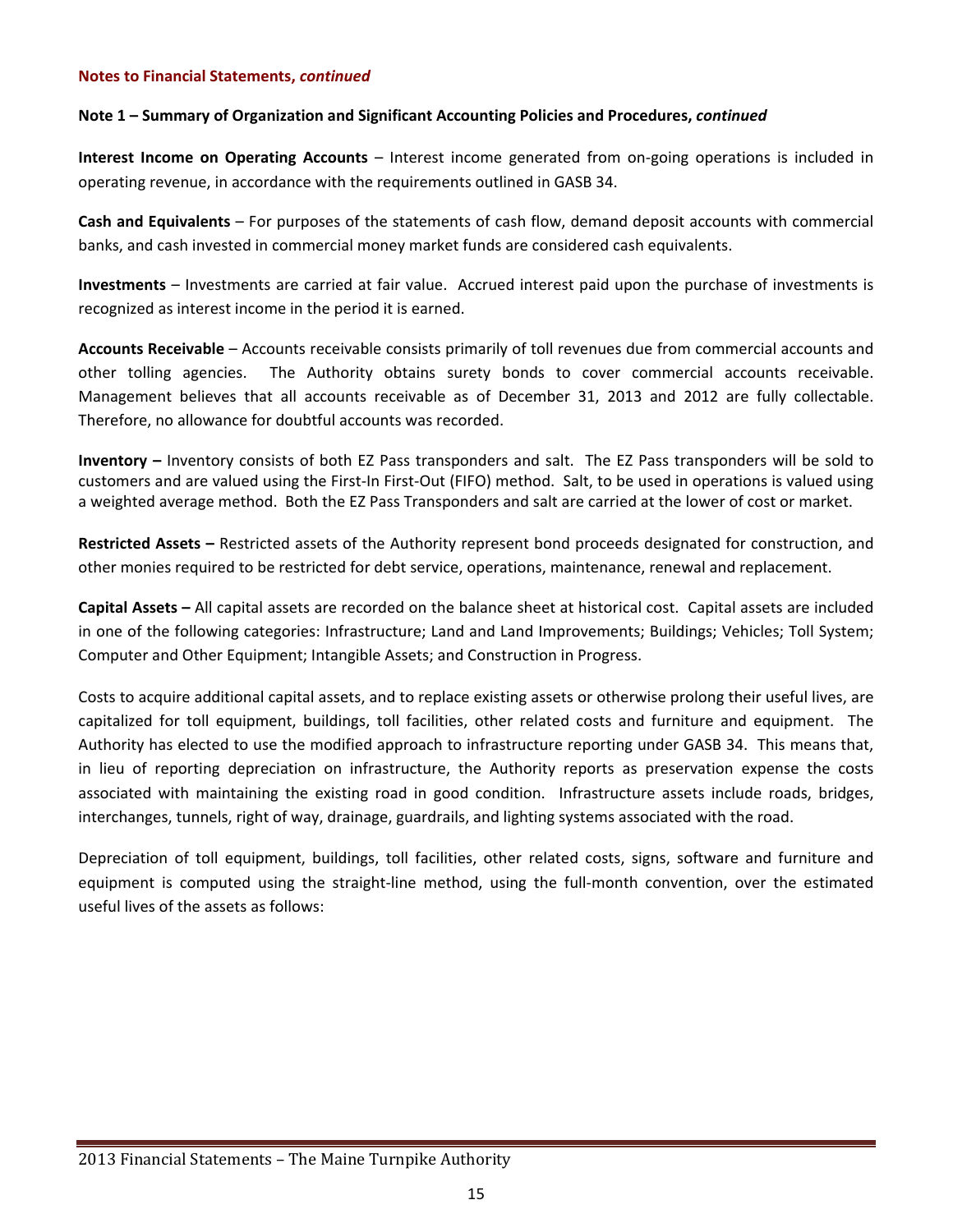#### **Note 1 – Summary of Organization and Significant Accounting Policies and Procedures,** *continued*

| <b>Building</b>                      | $30 - 50$ years |
|--------------------------------------|-----------------|
| <b>Building Improvements</b>         | $15 - 20$ years |
| Land Improvements (exhaustible)      | 15 years        |
| Toll Equipment                       | $5 - 10$ years  |
| <b>Furniture and Fixtures</b>        | $5 - 15$ years  |
| Software                             | $3 - 10$ years  |
| Computers, Printers and IT Equipment | $3 - 5$ years   |
| Other Equipment (incl. Vehicles)     | $5 - 20$ years  |

The following minimum capitalization thresholds for capitalizing fixed assets are as follows:

| Land and Improvements (non-exhaustible) |             |           |
|-----------------------------------------|-------------|-----------|
| Land Improvements (exhaustible)         | S           | 5,000     |
| <b>Buildings and Improvements</b>       |             | \$25,000  |
| Machinery/Equipment/Vehicles            | S           | 5,000     |
| Computers, Printers & IT Equipment      | S.          | 5,000     |
| Software                                | $\varsigma$ | 10,000    |
| Infrastructure                          |             | \$100,000 |
|                                         |             |           |

Under the modified approach, infrastructure assets are considered to be "indefinite lived" assets; that is, the assets themselves will last indefinitely and are, therefore, not depreciated. Costs related to maintenance, renewal and replacement for these assets are not capitalized, but instead are considered to be period costs and are included in preservation expense.

Construction in Progress represents costs incurred by the Authority for in‐process activities designed to expand, replace, or extend the lives of existing property and equipment.

**Retainage Payable –** Retainage payable represents amounts billed to the Authority by contractors for which payment is not due pursuant to retained percentage provisions in construction contracts until substantial completion of performance by contractor and acceptance by the Authority.

**Prepaid Expenses –** Expenses that benefit more than one reporting period are charged to Prepaid Expenses and expensed over its service period. Examples include insurance premiums, software site licenses and service contracts.

**Accrued Vacation and Sick Leave Payable –** Accrued vacation and sick leave payable includes accumulated vacation pay and vested sick pay.

**Accrued Salaries Payable –** Accrued salaries payable includes salary and wage expense incurred at the end of the period but not paid until the following period, which amounted to \$203,629 and \$768,858 for the years ended December 31, 2013 and 2012, respectively, and are included on the balance sheet under Accrued Salary, Vacation and Sick Leave Payable.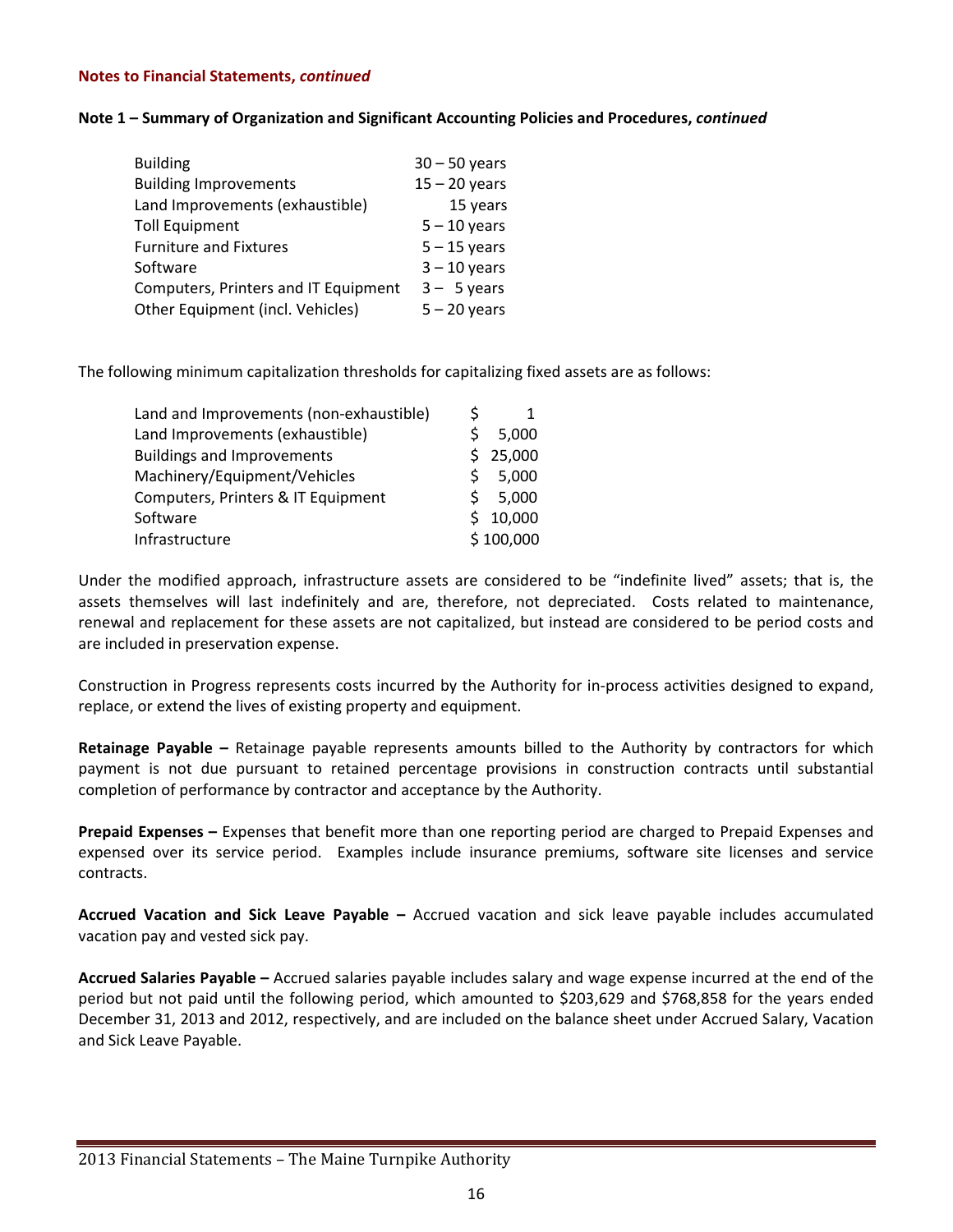# **Note 1 – Summary of Organization and Significant Accounting Policies and Procedures,** *continued*

**Unearned Toll Revenue –** The Authority offers a prepaid balance program which allows patrons to carry a balance on their account for future toll expenses. This balance is reduced by each trip through the tolls and can be increased by the patron at any time. Up until October 31, 2012, the Authority offered a Commuter Plan to patrons who travel regularly between the same two exits. Commuters paid a set fee, in advance, that covered a three month period. Revenue was earned over the three month period on a prorated basis. On November 1, 2013 the Authority replaced the Commuter Plan with a Volume Discount Plan for passenger vehicles.

**Bond Premium, Discount and Issuance Costs –** Bond premiums and discounts associated with the issuance of bonds are amortized using the effective interest rate method over the life of the bonds. Bond issuance costs such as bond insurance are amortized using the straight‐line method over the life of the bonds. Other bond issuance costs, such as consulting, legal and underwriter fees are expensed in the period they are incurred.

**Refunded Bonds –** The Authority defeased certain bonds in 2004, 2005, 2008 and 2012 by placing cash received from the advanced refunding into an irrevocable escrow account to provide for all future debt service payments on the defeased bonds. Accordingly, the trust account assets and the liability for the defeased bonds are not included in the Authority's balance sheets.

**Deferred Outflows of Resources –** In addition to assets, the statement of financial position will sometimes report a separate section for deferred outflows of resources. This separate financial statement element, *deferred outflows of resources,* represents a consumption of net position that applies to a future period(s) and so will *not* be recognized as an outflow of resources (expense/expenditure) until then. The government only has one item that qualifies for reporting in this category. It is the deferred charge on refunding reported in the government‐ wide statement of net position. A deferred charge on refunding results from the difference in the carrying value of refunded debt and its reacquisition price. This amount is deferred and amortized over the shorter of the life of the refunded or refunding debt.

**Use of Restricted/Unrestricted Net Position –** When an expense is incurred for purposes for which both restricted and unrestricted assets are available, the Authority's policy is to apply restricted net position first.

**Reclassifications** – Certain amounts in the 2012 financial statements have been reclassified to conform to the 2013 classifications.

**Recent Accounting Pronouncements –** In March 2012, the GASB issued GASB Statement No. 65, "Items Previously Reported as Assets and Liabilities". This statement establishes accounting and financial reporting standards that reclassify, as deferred outflows and inflows of resources, certain items that were previously reported as assets and liabilities. The new statement is effective for periods beginning after December 15, 2012. The Authority implemented GASB 65 in 2013 and is reflected in the comparative financial statements. Please see Note 14 on page 31.

In June 2012, the GASB issued GASB Statement No. 68, "Accounting and Financial Reporting for Pensions" – an amendment of GASB Statement No. 27. This statement improves accounting and financial reporting by state and local government pensions. The new statement is effective for periods beginning after June 15, 2014. The Authority is currently assessing the impact of this statement on its financial statements.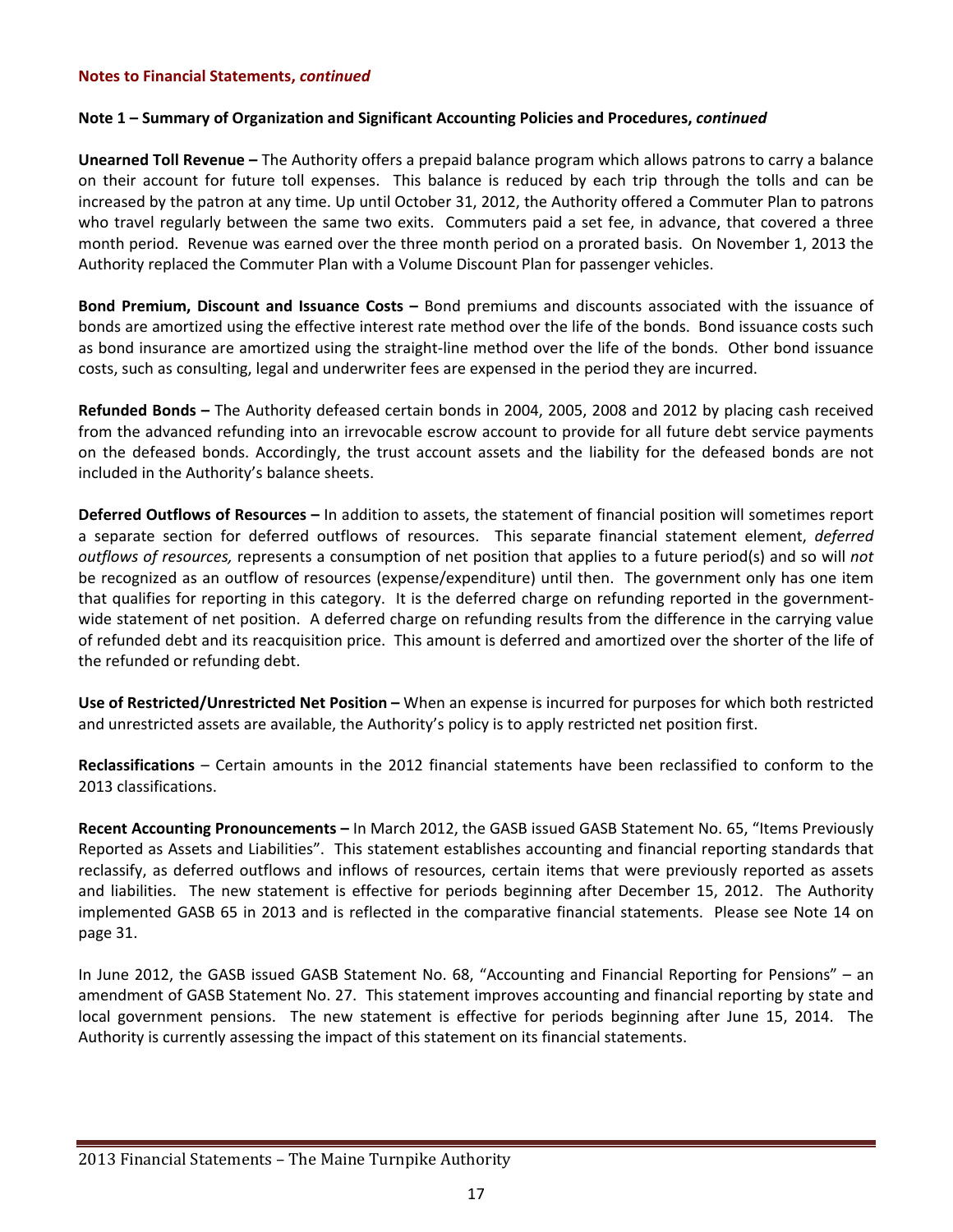#### **Note 2 – Deposits and Investments**

#### *Deposits*

*Custodial Credit Risk‐Authority Deposits:* For deposits, custodial credit risk is the risk that in the event of a bank failure, the Authority's deposits may not be returned to it. As of December 31, 2013, the Authority reported deposits of \$676,073 with a bank balance of \$588,731. The entire balance of \$588,731 was covered by the F.D.I.C. (\$515,755) or by additional insurance purchased on behalf of the Authority by the respective banking institutions (\$72,976). As of December 31, 2012, the Authority reported deposits of \$3,317,248 with a bank balance of \$3,303,424. The entire balance of \$3,303,424 was covered by the F.D.I.C. (\$3,062,046) or by additional insurance purchased on behalf of the Authority by the respective banking institutions (\$241,378).

#### *Investments*

At December 31, 2013, the Authority had the following investments and maturities:

|                                    | <b>Fair Value</b> | <b>Less Than 1 Year</b>  |     | 1-5 Years      |      | <b>More Than 5 Years</b> |
|------------------------------------|-------------------|--------------------------|-----|----------------|------|--------------------------|
| U.S. Government Securities         | 17,093,634 \$     |                          | - S |                | $-S$ |                          |
| U.S. Government Obligations        | 14,301,245 \$     | $\sim$ $-$               |     | 8,096,838      |      | 6,204,407                |
| Federated Treasury Obligation Fund | 115,874,181 \$    |                          |     | Not Applicable |      | $\overline{\phantom{0}}$ |
| <b>Total Investments</b>           | 147,269,060       | $\overline{\phantom{a}}$ |     | 8,096,838      |      | 6,204,407                |

At December 31, 2012, the Authority had the following investments and maturities:

| <b>Fair Value</b> |             |                                       | <b>Less Than 1 Year</b>         |  | 1-5 Years                                    |                | <b>More Than 5 Years</b>                                                  |  |
|-------------------|-------------|---------------------------------------|---------------------------------|--|----------------------------------------------|----------------|---------------------------------------------------------------------------|--|
| \$                |             |                                       | 1,715,000                       |  |                                              |                |                                                                           |  |
| \$                |             |                                       | 44,789,708                      |  |                                              |                | 8,518,367                                                                 |  |
|                   | 72,172,868  |                                       |                                 |  |                                              |                |                                                                           |  |
|                   | 133,571,094 |                                       | 46,504,708                      |  | 6,375,151                                    |                | 8,518,367                                                                 |  |
|                   |             |                                       | 2013                            |  |                                              |                |                                                                           |  |
|                   |             |                                       | \$                              |  | \$                                           |                |                                                                           |  |
|                   |             |                                       |                                 |  |                                              |                |                                                                           |  |
|                   |             |                                       |                                 |  | Ś                                            |                |                                                                           |  |
|                   |             | <b>Total Deposits and Investments</b> | $1,715,000$ \$<br>59,683,226 \$ |  | - S<br>676,073<br>147,313,439<br>147,989,512 | Not Applicable | - \$<br>$6,375,151$ \$<br>2012<br>3,317,248<br>133,571,094<br>136,888,342 |  |

Deposits and investments have been reported as follows in the financial statements:

|                                                | 2013        | 2012        |
|------------------------------------------------|-------------|-------------|
| Cash and Equivalents                           | 17,778,869  | 5,573,525   |
| <b>Current Restricted Cash and Equivalents</b> |             | 47,312,101  |
| Noncurrent Restricted Cash and Equivalents     | 34,100,452  | 24,319,490  |
| <b>Current Restricted Investments</b>          | 81,808,946  | 44,789,708  |
| Restricted Investments - Long Term             | 14,301,245  | 14,893,518  |
| <b>Total Deposits and Investments</b>          | 147,989,512 | 136,888,342 |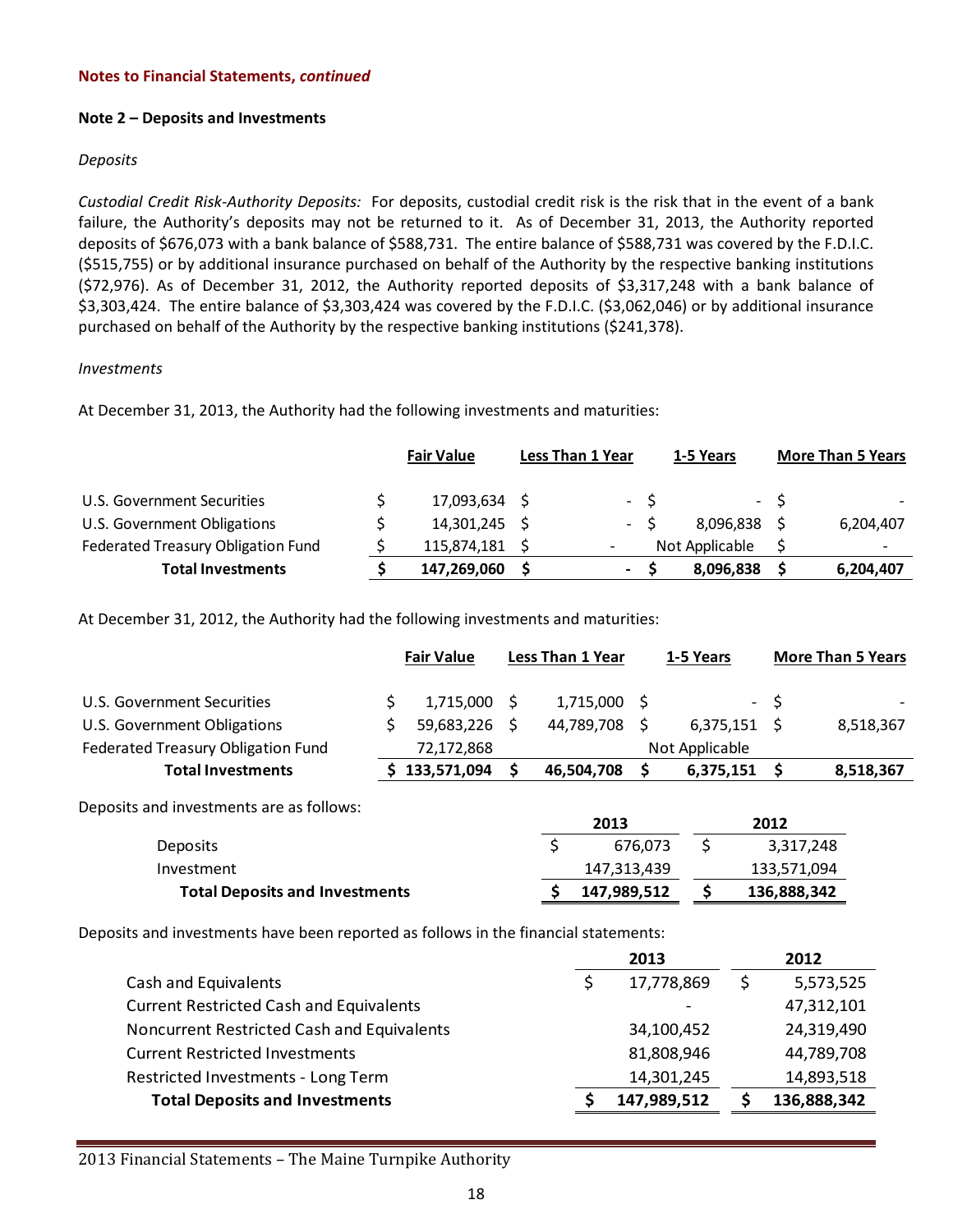#### **Note 2 – Deposits and Investments,** *continued*

*Interest Rate Risk:* The Authority's policy for investment rate risk is as follows: Portfolio maturities will provide for stability of income and reasonable liquidity; liquidity will be assured through practices ensuring that the next disbursement date is covered through maturing to be staggered to avoid undue concentration in a specific maturity sector.

Maturities selected will provide investments or marketable securities which can be sold to raise cash in a day's notice without loss of principal; and, risks of market price volatility will be controlled through maturity diversification such that aggregate price losses on instruments with maturities exceeding one year shall not be greater than coupon interest on investment income received from the balance of the portfolio.

*Credit Risk:* Maine statutes authorize the Authority to invest in obligations of the U.S. Treasury and U.S. agencies and repurchase agreements. The Authority does not have a formal policy related to credit rate risk.

*Custodial credit risk: investments –* For investments, this is the risk that in the event of failure of the counterparty, the Authority will not be able to recover the value of its investments or collateral securities that are in possession of an outside party. The Authority is authorized to invest in: obligations of the U.S. government and its agencies provided they are full faith and credit obligations fully insured or collateralized certificates of deposit at commercial banks and savings and loan associations repurchase agreements collateralized by U.S. Treasury or Agency securities; and money market mutual funds whose portfolios consist of government securities.

The Authority's investment policy is to attain a market rate of return considered reasonable under generally accepted market principles throughout budgetary and economic cycles while preserving and protecting capital in the overall portfolio thus ensuring prudent use of public funds and preservation of the public's trust. The standard of prudence to be used by investment officials shall be the "prudent investor" standard and shall be applied in the context of managing the overall portfolio. All security transactions, including collateral for repurchase agreements, entered into by the MTA shall be conducted on a "delivery vs. payment" basis. Securities will be held by a third party custodian, or Trust Department designated by the Executive Director, CFO, or Director of Finance and evidenced by safekeeping receipts.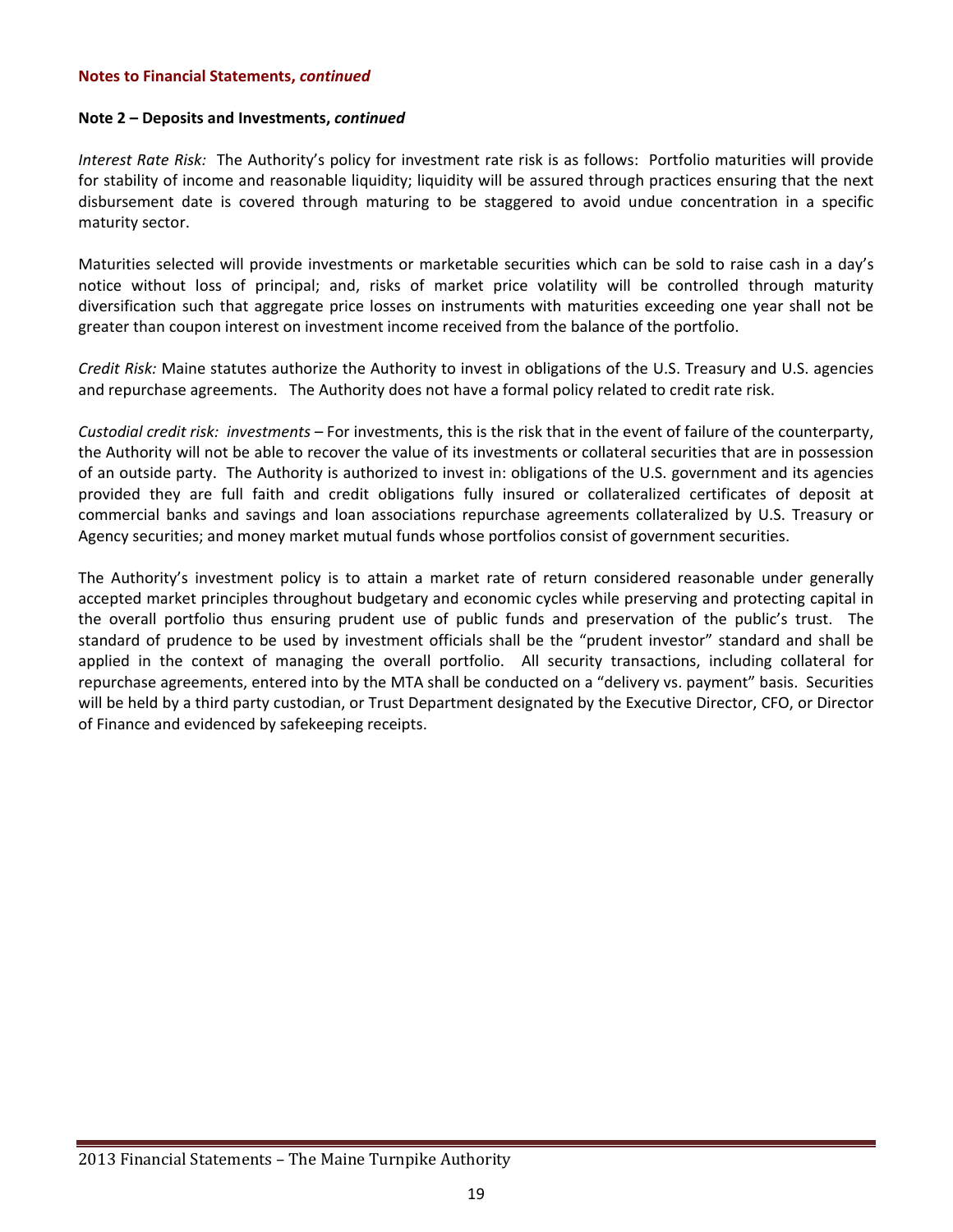### **Note 3 – Capital Assets**

A Summary of changes to capital assets for the year ended December 31, 2013 is as follows:

|                                                    | <b>Balance</b>  |                  |                  |                  | <b>Balance</b>   |
|----------------------------------------------------|-----------------|------------------|------------------|------------------|------------------|
|                                                    | 12/31/2012      | <b>Additions</b> | <b>Transfers</b> | <b>Disposals</b> | 12/31/2013       |
| Capitalized Assets Not Being Depreciated (cost)    |                 |                  |                  |                  |                  |
| Land                                               | Ś<br>33,899,589 | 56,000           | 1,428,588        |                  | 35,384,177       |
| Infrastructure                                     | 380,018,318     | (355,000)        | 17,015,945       | (2, 131, 871)    | 394,547,390      |
| <b>Construction in Progress</b>                    | 17,988,769      | 14,619,951       | (24, 784, 614)   |                  | 7,824,106        |
| <b>Total Capital Assets Not Being Depreciated</b>  | 431,906,676     | 14,320,951       | (6,340,081)      | (2, 131, 871)    | 437,755,673      |
| <b>Capitalized Assets Being Depreciated (cost)</b> |                 |                  |                  |                  |                  |
| Land Improvements (exhaustible)                    | 8,864,847       |                  | 233,010          | (28, 762)        | 9,069,095        |
| <b>Buildings</b>                                   | 63,664,465      | (101, 486)       | 2,494,825        | (320, 816)       | 65,736,988       |
| Improvements                                       |                 |                  |                  |                  |                  |
| Machinery and Equipment                            | 48,487,707      | 1,707,502        | 3,612,246        | (1,864,546)      | 51,942,909       |
| <b>Total Capital Assets Being Depreciated</b>      | 121,017,019     | 1,606,015        | 6,340,081        | (2,214,124)      | 126,748,992      |
| <b>Less Accumulated Depreciation for:</b>          |                 |                  |                  |                  |                  |
| Land Improvements (exhaustible)                    | (6,662,329)     | (354, 385)       | -                | 28,762           | (6,987,952)      |
| <b>Buildings</b>                                   | (19,314,410)    | (2, 176, 353)    | -                | 255,762          | (21, 235, 002)   |
| Improvements                                       |                 |                  |                  |                  |                  |
| Machinery and Equipment                            | (37, 916, 296)  | (2,949,518)      |                  | 1,820,193        | (39,045,622)     |
| <b>Total Accumulated Depreciation</b>              | (63,893,035)    | (5,480,257)      | -                | 2,104,717        | (67, 268, 576)   |
| <b>Total Capital Assets Being Depreciated, net</b> | 57,123,984      | (3,874,241)      | 6,340,081        | (109, 407)       | 59,480,416       |
| <b>Total Capital Assets</b>                        | \$489,030,660   | 10,446,710       |                  | (2,241,279)      | 497,236,090<br>S |

A Summary of changes to capital assets for the year ended December 31, 2012 is as follows:

|                                                        | <b>Balance</b>   |                  |                  |                  | <b>Balance</b>   |
|--------------------------------------------------------|------------------|------------------|------------------|------------------|------------------|
|                                                        | 12/31/2011       | <b>Additions</b> | <b>Transfers</b> | <b>Disposals</b> | 12/31/2012       |
| <b>Capitalized Assets Not Being Depreciated (cost)</b> |                  |                  |                  |                  |                  |
| Land                                                   | 33,148,547<br>Ś. | 698,000          | 53,042           |                  | 33,899,589       |
| Infrastructure                                         | 349,948,573      | 8,491            | 30,774,906       | (713, 652)       | 380,018,318      |
| <b>Construction in Progress</b>                        | 26,861,444       | 22,119,058       | (30,991,733)     |                  | 17,988,769       |
| <b>Total Capital Assets Not Being Depreciated</b>      | 409,958,564      | 22,825,549       | (163, 785)       | (713, 652)       | 431,906,676      |
| <b>Capitalized Assets Being Depreciated (cost)</b>     |                  |                  |                  |                  |                  |
| Land Improvements (exhaustible)                        | 8,864,847        |                  |                  |                  | 8,864,847        |
| <b>Buildings</b>                                       | 64,048,912       | 34,110           | 3,806            | (422, 363)       | 63,664,465       |
| Improvements                                           |                  |                  |                  |                  |                  |
| Machinery and Equipment                                | 47,424,371       | 1,542,538        | 159,979          | (639, 181)       | 48,487,707       |
| <b>Total Capital Assets Being Depreciated</b>          | 120,338,130      | 1,576,648        | 163,785          | (1,061,544)      | 121,017,019      |
| Less Accumulated Depreciation for:                     |                  |                  |                  |                  |                  |
| Land Improvements (exhaustible)                        | (6,314,088)      | (348, 241)       |                  |                  | (6,662,329)      |
| <b>Buildings</b>                                       | (17,587,823)     | (2, 107, 887)    |                  | 381,300          | (19, 314, 410)   |
| Improvements                                           |                  |                  |                  |                  |                  |
| Machinery and Equipment                                | (35,707,254)     | (2,845,005)      |                  | 635,963          | (37,916,296)     |
| <b>Total Accumulated Depreciation</b>                  | (59,609,165)     | (5,301,133)      |                  | 1,017,262        | (63,893,036)     |
| <b>Total Capital Assets Being Depreciated, net</b>     | 60,728,965       | (3,724,484)      | 163,785          | (44, 282)        | 57,123,984       |
| <b>Total Capital Assets</b>                            | \$470,687,529    | 19,101,065       | 0                | (757,934)        | Ŝ<br>489,030,660 |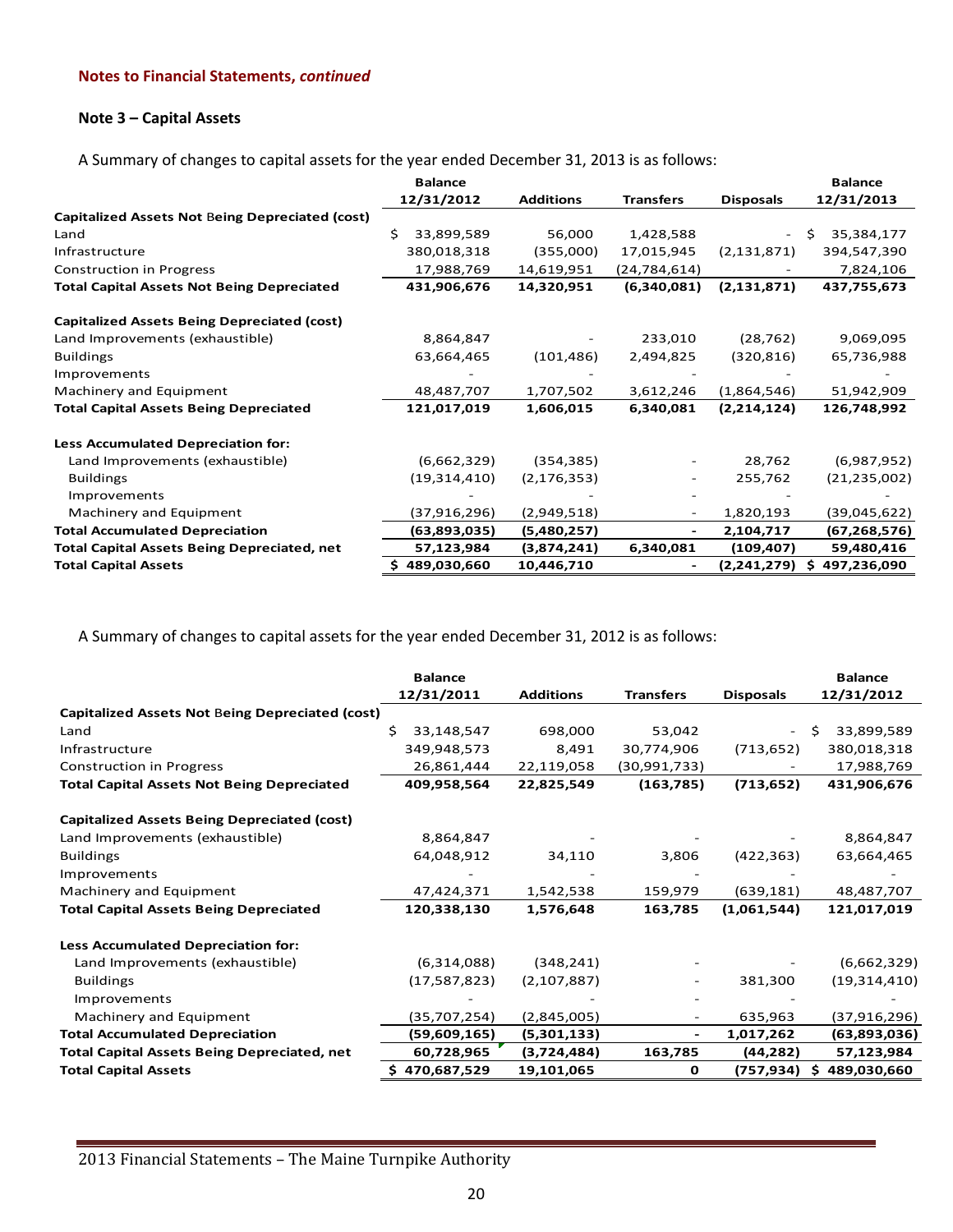#### **Note 4 – Letter of Credit**

The Authority has a \$20 million letter of credit with Bangor Savings Bank which expires on December 31, 2014. It is secured under the General Resolution solely by the Authority's Revenues (as defined therein) on a subordinated basis to the Authority's outstanding bonds and additional bonds to be issued on a senior basis, all in accordance with the Resolution. There was no outstanding balance on the letter of credit as of December 31, 2013 and 2012.

#### **Note 5 – Net Position**

Net position represents the difference between assets, deferred outflows of resources, and liabilities. Net investment in capital assets, consists of capital assets, net of accumulated depreciation, reduced by the outstanding balances of bonds and adding back any unspent proceeds. Net position is reported as restricted when there are limitations imposed on their use either through the enabling legislations or through external restrictions imposed by creditors, grantors or laws or regulations of other governments. The Authority's net investment in capital assets was calculated as follows:

|                                               | <b>Years Ended December 31,</b> |                 |  |               |  |
|-----------------------------------------------|---------------------------------|-----------------|--|---------------|--|
|                                               | 2013                            |                 |  | 2012          |  |
| Capital Assets                                |                                 | 564,504,666     |  | 552,923,695   |  |
| <b>Unspent Bond Proceeds</b>                  |                                 | 32,311,335      |  | 51,864,095    |  |
| <b>Accumulated Depreciation</b>               |                                 | (67, 268, 576)  |  | (63,893,036)  |  |
| <b>Bonds Payable</b>                          |                                 | (412, 130, 000) |  | (425,705,000) |  |
| <b>Total Net Investment In Capital Assets</b> |                                 | 117,417,425     |  | 115,189,754   |  |

#### **Note 6 – Long‐term Debt**

# **Revenue Bonds Payable**

The Authority issues revenue bonds from time to time for the purpose of financing capital improvements and new projects. As of December 31, 2013, the Authority had the following outstanding bonds:

- \$115,050,000 of Series 2004 Revenue Bonds, issued in October 2004, to pay a portion of the costs of various turnpike projects and to advance refund a portion of the principal amount of the Series 1994, 1997 and 2000 bonds.
- \$76,715,000 of Series 2005 Revenue Bonds, issued in April 2005, to advance refund a portion of the principal amount of the Series 2000 bonds.
- \$50,000,000 of Series 2007 Revenue Bonds, issued in September 2007, to pay a portion of the costs of various turnpike projects.
- \$45,885,000 of Series 2008 Refunding Revenue Bonds, issued in May 2008, to advance refund principal amounts of the Series 1998 Refunding Bonds, which was called in July 2008.
- \$50,000,000 of Series 2009 Revenue Bonds, issued in February 2009, to pay a portion of the costs of various turnpike projects, interest only until 2014.
- \$68,990,000 of Series 2012A Revenue Bonds, issued in March 2012, to pay a portion of the costs of various turnpike projects.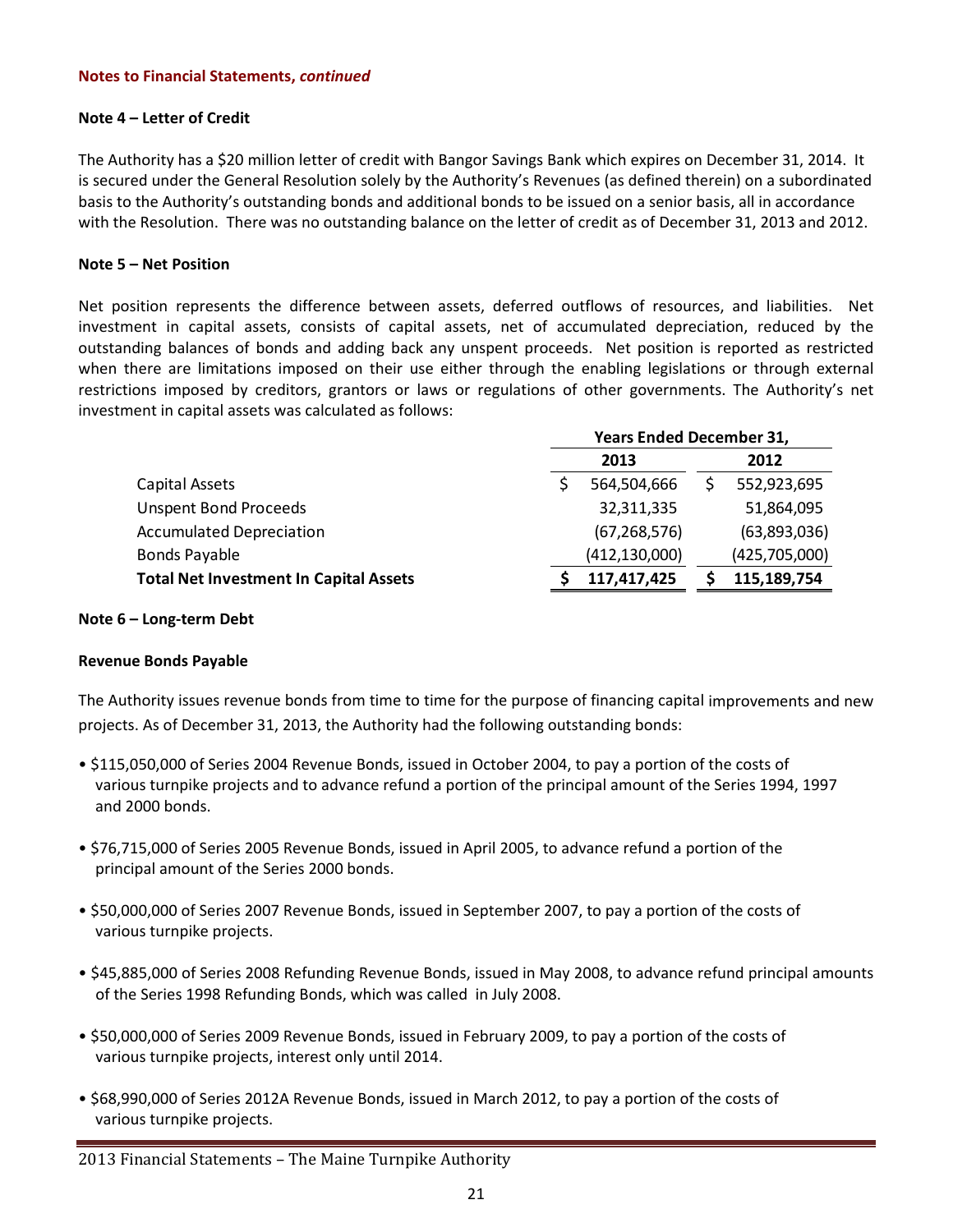#### **Note 6 – Long‐term Debt,** *continued*

• \$84,240,000 of Series 2012B Revenue Refunding Bonds. The proceeds from the bonds were used to advance refund all of the Series 2003 Bonds maturing in the years 2014 through 2033, and a portion of the Series 2004 Bonds maturing in the years 2022 through 2030, in the outstanding principal amount of \$87,055,000.

Interest on all bonds is payable semi‐annually on January 1st and July 1st of each year. The bonds will mature on July 1st in the years and principal amounts noted below:

| <b>Issue</b> | <b>Amount Issued</b> | <b>Maturity Date</b> | <b>Interest Rate</b> | <b>Balance 12/31/2013</b> |
|--------------|----------------------|----------------------|----------------------|---------------------------|
| Series 2004  | 115,050,000          | $7/1/2005 - 2030$    | $3.00 - 5.25 %$      | 54,645,000                |
| Series 2005  | 76,715,000           | $7/1/2006 - 2030$    | 3.00-5.125 %         | 75,770,000                |
| Series 2007  | 50,000,000           | $7/1/2013 - 2037$    | $3.75 - 5.25 %$      | 48,955,000                |
| Series 2008  | 45,885,000           | $7/1/2010 - 2018$    | 3.00-5.00 %          | 29,530,000                |
| Series 2009  | 50,000,000           | $7/1/2014 - 2038$    | 3.00-6.00 %          | 50,000,000                |
| Series 2012  | 153,230,000          | $7/1/2014 - 2042$    | 2.00-5.00 %          | 153,230,000               |
|              | 412,130,000          |                      |                      |                           |

Requirements for the repayment of the outstanding revenue bonds are as follows:

|           | <b>Principal</b> | <b>Interest</b>   | Total debt service |
|-----------|------------------|-------------------|--------------------|
|           |                  |                   |                    |
| 2014      | 15,775,000       | 20,109,921        | 35,884,921         |
| 2015      | 16,535,000       | 19,344,234        | 35,879,234         |
| 2016      | 17,250,000       | 18,618,959        | 35,868,959         |
| 2017      | 18,090,000       | 17,793,046        | 35,883,046         |
| 2018      | 18,945,000       | 16,929,884        | 35,874,884         |
| 2019-2023 | 80,410,000       | 72,674,090        | 153,084,090        |
| 2024-2028 | 102,540,000      | 51,482,175        | 154,022,175        |
| 2029-2033 | 81,975,000       | 26,474,044        | 108,449,044        |
| 2034-2038 | 44,660,000       | 11,153,188        | 55,813,188         |
| 2039-2042 | 15,950,000       | 2,042,500         | 17,992,500         |
|           |                  |                   |                    |
| Totals    | 412,130,000      | \$<br>256,622,040 | \$<br>668,752,041  |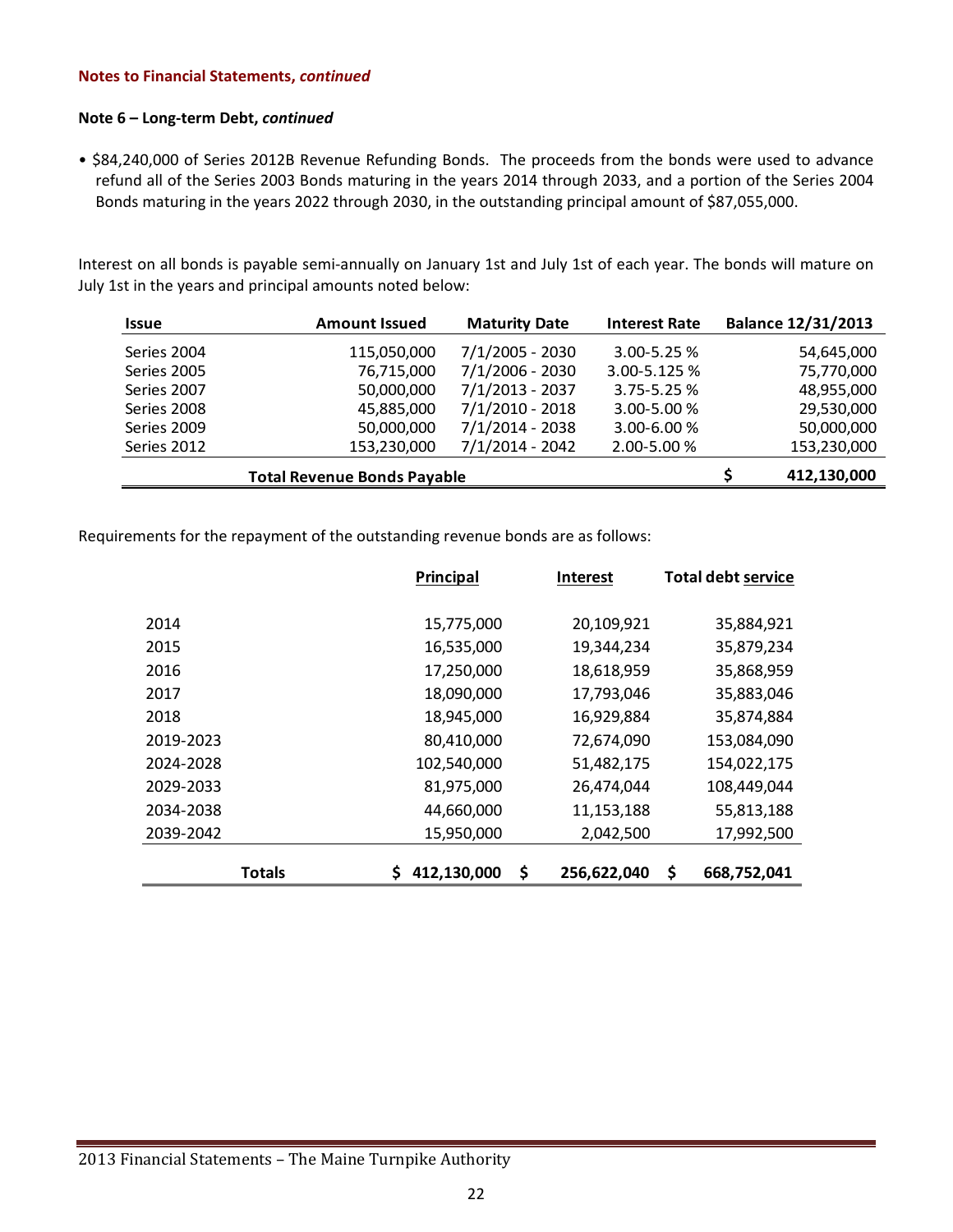#### **Note 6 – Long‐term Debt,** *continued*

A summary of changes in revenue bonds is as follows:

|               | 12/31/12                | <b>Additions</b> | <b>Reductions</b>  | 12/31/13    |
|---------------|-------------------------|------------------|--------------------|-------------|
|               |                         |                  |                    |             |
| Series 2003   | 1,360,000               |                  | (1,360,000)        |             |
| Series 2004   | 60,575,000              |                  | (5,930,000)        | 54,645,000  |
| Series 2005   | 75,900,000              |                  | (130,000)          | 75,770,000  |
| Series 2007   | 50,000,000              | -                | (1,045,000)        | 48,955,000  |
| Series 2008   | 34,640,000              |                  | (5, 110, 000)      | 29,530,000  |
| Series 2009   | 50,000,000              |                  |                    | 50,000,000  |
| Series 2012   | 153,230,000             | -                | -                  | 153,230,000 |
|               |                         |                  |                    |             |
| <b>Totals</b> | \$<br>\$<br>425,705,000 |                  | \$ (13,575,000) \$ | 412,130,000 |

# **Special Obligation Bonds Payable**

• \$19,480,000 of Series 2008 Special Obligation Refunding Bonds, issued in May 2008, to refund all of the Authority's outstanding Series 1998 Special Obligation Bonds. The Special Obligation Refunding Bonds are subordinate to the outstanding Revenue Bonds and were originally issued in 1996.

| <b>Issue</b> | <b>Amount Issued</b> | <b>Maturity Date</b>       | <b>Interest Rate</b> | <b>Balance 12/31/2013</b> |
|--------------|----------------------|----------------------------|----------------------|---------------------------|
| Series 2008  |                      | 19,480,000 7/1/2009 - 2018 | 3.00-4.00%           | 11,005,000                |
|              | 11,005,000           |                            |                      |                           |

Requirements for the repayment of the outstanding special obligation bonds are as follows:

|               | Principal  | Interest        | <b>Total Debt Service</b> |
|---------------|------------|-----------------|---------------------------|
| 2014          | 2,045,000  | 413,888         | 2,458,888                 |
| 2015          | 2,120,000  | 342,313         | 2,462,313                 |
| 2016          | 2,195,000  | 268,113         | 2,463,113                 |
| 2017          | 2,275,000  | 185,800         | 2,460,800                 |
| 2018          | 2,370,000  | 94,800          | 2,464,800                 |
|               |            |                 |                           |
| <b>Totals</b> | 11,005,000 | \$<br>1,304,914 | S<br>12,309,914           |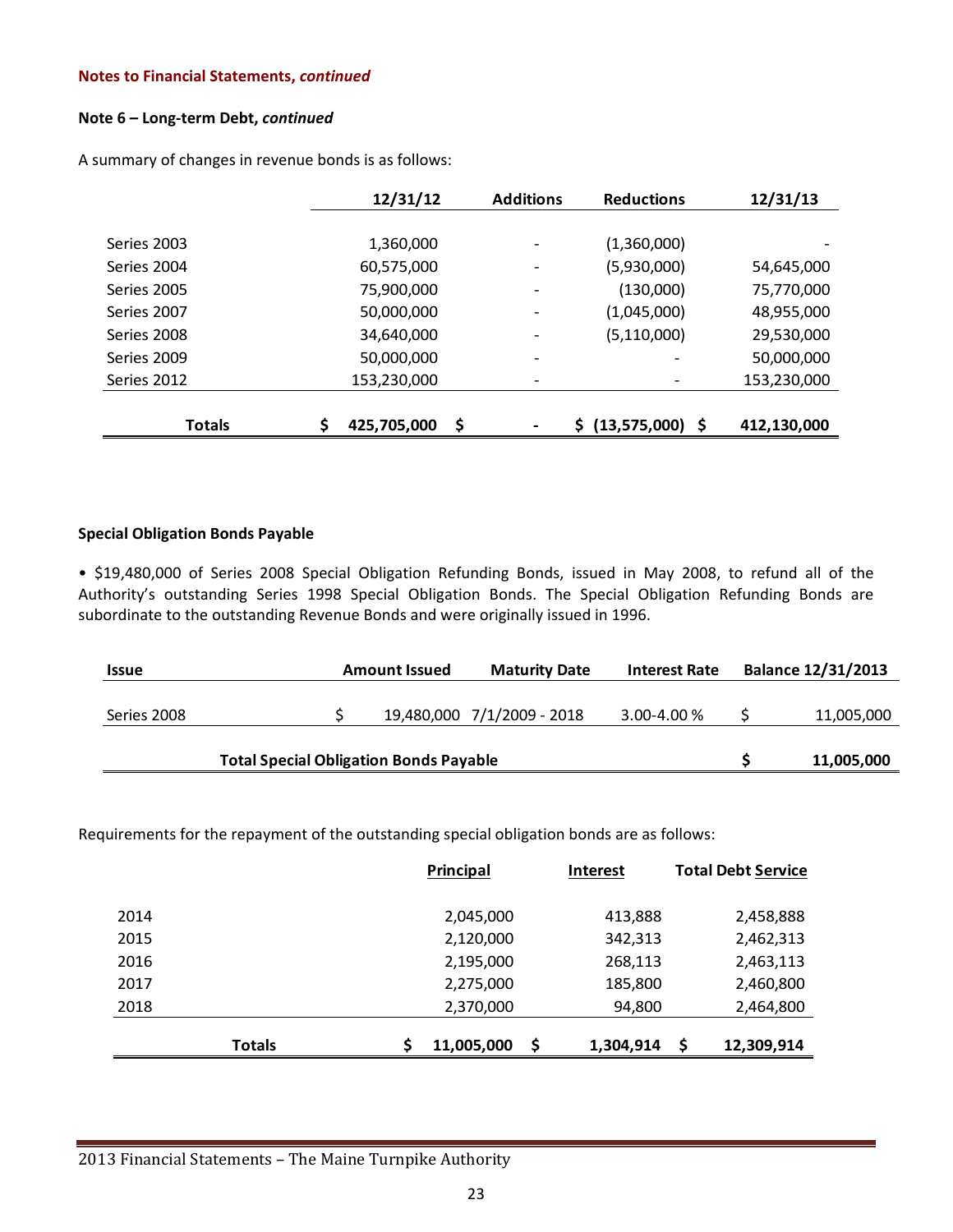# **Note 6 – Long‐term Debt,** *continued*

A summary of changes in special obligation bonds is as follows:

|               | 12/31/12   | <b>Additions</b> | <b>Reductions</b> | 12/31/13   |
|---------------|------------|------------------|-------------------|------------|
|               |            |                  |                   |            |
| Series 2008   | 12,990,000 |                  | (1,985,000)       | 11,005,000 |
|               |            |                  |                   |            |
| <b>Totals</b> | 12,990,000 |                  | $(1,985,000)$ \$  | 11,005,000 |

Changes in Revenue and Special Obligation long‐term liability for the year ended December 31, 2013, was as follows:

|                                    |               |     |                          |                              |               | Due within   |
|------------------------------------|---------------|-----|--------------------------|------------------------------|---------------|--------------|
|                                    | 12/31/2012    |     | <b>Additions</b>         | <b>Reductions</b>            | 12/31/2013    | one year     |
|                                    |               |     |                          |                              |               |              |
| Revenue Bonds                      | \$425,705,000 | - S |                          | \$(13,575,000) \$412,130,000 |               | \$15,775,000 |
| <b>Special Obligation Bonds</b>    | 12,990,000    |     | -                        | (1,985,000)                  | 11,005,000    | 2,045,000    |
| <b>Subtotal</b>                    | 438,695,000   |     | $\overline{\phantom{a}}$ | (15,560,000)                 | 423,135,000   | 17,820,000   |
| Adjustment for Premium / Discounts | 28,169,104    |     | -                        | (2,509,446)                  | 25,659,658    | -            |
| Total                              | \$466,864,104 |     |                          | \$(18,069,446)               | \$448,794,658 | \$17,820,000 |

Changes in Revenue and Special Obligation long‐term liability for the year ended December 31, 2012, was as follows:

|                                    |               |                          |                                   |             | Due within   |
|------------------------------------|---------------|--------------------------|-----------------------------------|-------------|--------------|
|                                    | 12/31/2011    | <b>Additions</b>         | <b>Reductions</b>                 | 12/31/2012  | one year     |
|                                    |               |                          |                                   |             |              |
| Revenue Bonds                      | \$371,485,000 | \$153,230,000            | \$ (99,010,000) \$ 425,705,000    |             | \$13,575,000 |
| <b>Special Obligation Bonds</b>    | 14,890,000    | $\overline{\phantom{a}}$ | (1,900,000)                       | 12,990,000  | 1,985,000    |
| <b>Subtotal</b>                    | 386,375,000   | 153,230,000              | (100, 910, 000)                   | 438,695,000 | 15,560,000   |
| Adjustment for Premium / Discounts | 14,135,788    | 19,034,371               | (5,001,055)                       | 28,169,104  |              |
| Total                              | \$400,510,788 | \$172,264,371            | \$(105, 911, 055) \$466, 864, 104 |             | \$15,560,000 |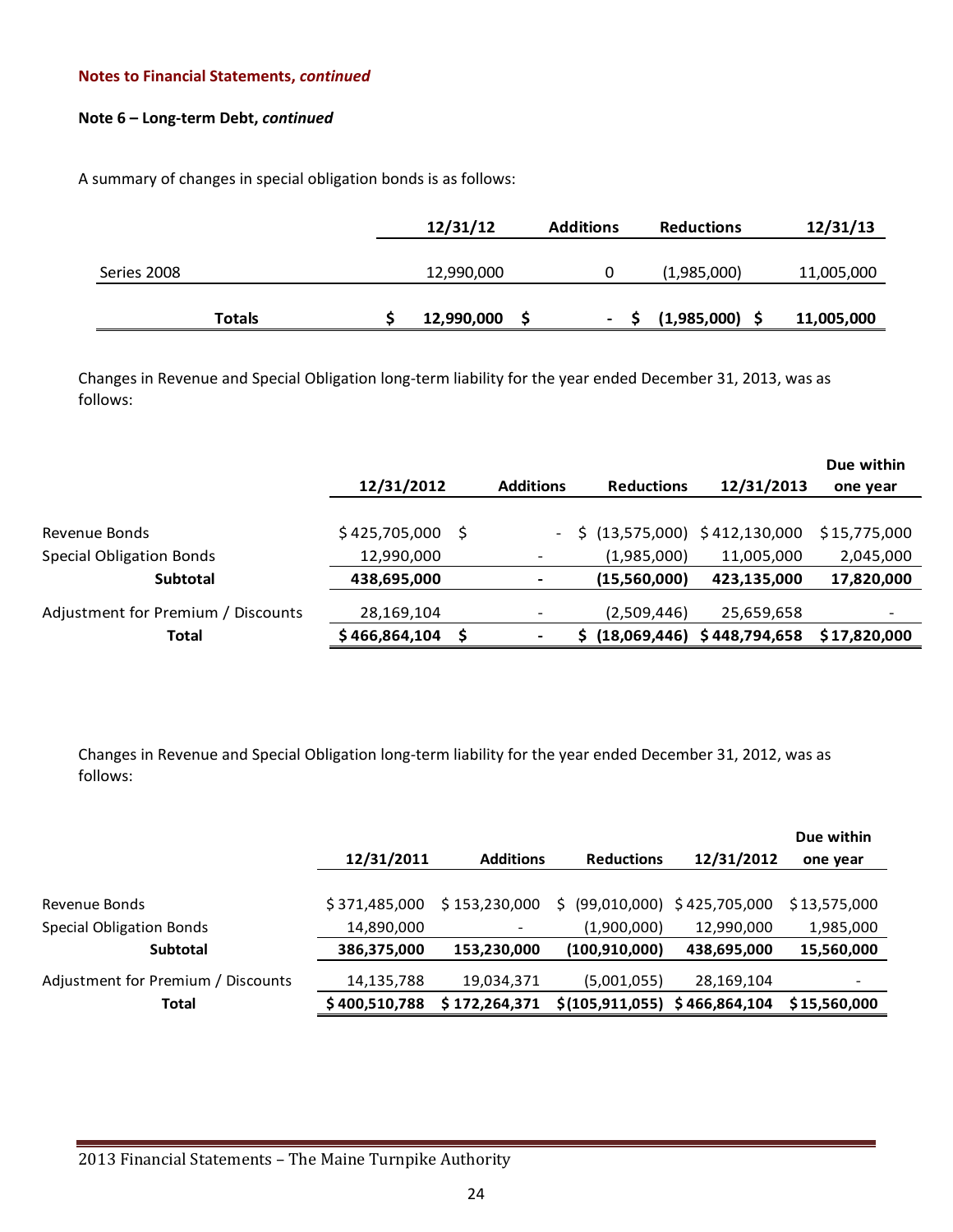# **Note 7 – Debt Service Reserve Fund**

The general bond resolution requires the Authority to fund the Debt Service Reserve Requirement with cash and investments or with a surety policy or letter of credit. In order to satisfy this requirement, the Authority acquired surety policies issued by Financial Guaranty Insurance Company (FGIC), Financial Security Assurance, Inc (FSA), MBIA Insurance Company and AMBAC Assurance Corporation. The surety policies cover various series and terminate on various dates in the future. A summary of the surety policies purchased is as follows:

| <b>Debt Service Reserve</b>           |                                                          |                              |                          |
|---------------------------------------|----------------------------------------------------------|------------------------------|--------------------------|
| <b>Fund Surety Policy</b><br>Provider | <b>Series Availability</b>                               | <b>Termination</b><br>Date   | <b>Maximum</b><br>Amount |
| <b>FSA</b>                            | 2004                                                     | July 1, 2030                 | 1,781,929                |
| <b>MBIA</b>                           | All Turnpike Revenue Bonds<br>Issued Prior to 2004       | July 1, 2018                 | 12,029,000               |
| Ambac<br><b>FSA</b>                   | All Turnpike Revenue Bonds<br>All Turnpike Revenue Bonds | July 1, 2030<br>July 1, 2018 | 4,871,359<br>2,308,902   |
|                                       |                                                          |                              |                          |

Each of the providers of the Debt Service Reserve Fund surety policies was rated Aaa by Moody's and AAA by Standard & Poor's (S&P) at the time of issuance of its respective policy. However, each of MBIA, FGIC, Ambac and FSA have been downgraded significantly as a result of their exposure to the 2008 sub‐prime mortgage risk and do not maintain ratings by Moody's and S&P at least equal to the ratings on the Authority's outstanding revenue bonds.

Accordingly, each of the policies from MBIA, FGIC, Ambac and FSA, while still in effect, no longer qualify under the general bond resolution to meet the Debt Service Reserve Fund requirement.

Currently, the Debt Service Reserve requirement is \$17,942,461, which is one half of maximum annual debt service (MADS). In response to the downgrades of MBIA, FGIC, Ambac and FSA, the Authority has funded the Debt Service Reserve Fund of \$17,972,461 with cash, keeping the Authority in compliance with its bond resolution requirement of funding one half of MADS.

# **Note 8 – Maine Public Employees Retirement System (MainePERS) – Consolidated Retirement Pension Plan**

**Plan Description** – The Authority participates in the Maine Public Employees Retirement System, a multiple‐ employer defined benefits pension plan, which covers substantially all employees. The MainePERS provides retirement, disability and death benefits to plan participants and beneficiaries. Employees are eligible for normal retirement upon attaining age sixty and early retirement after completing twenty‐five or more years of service.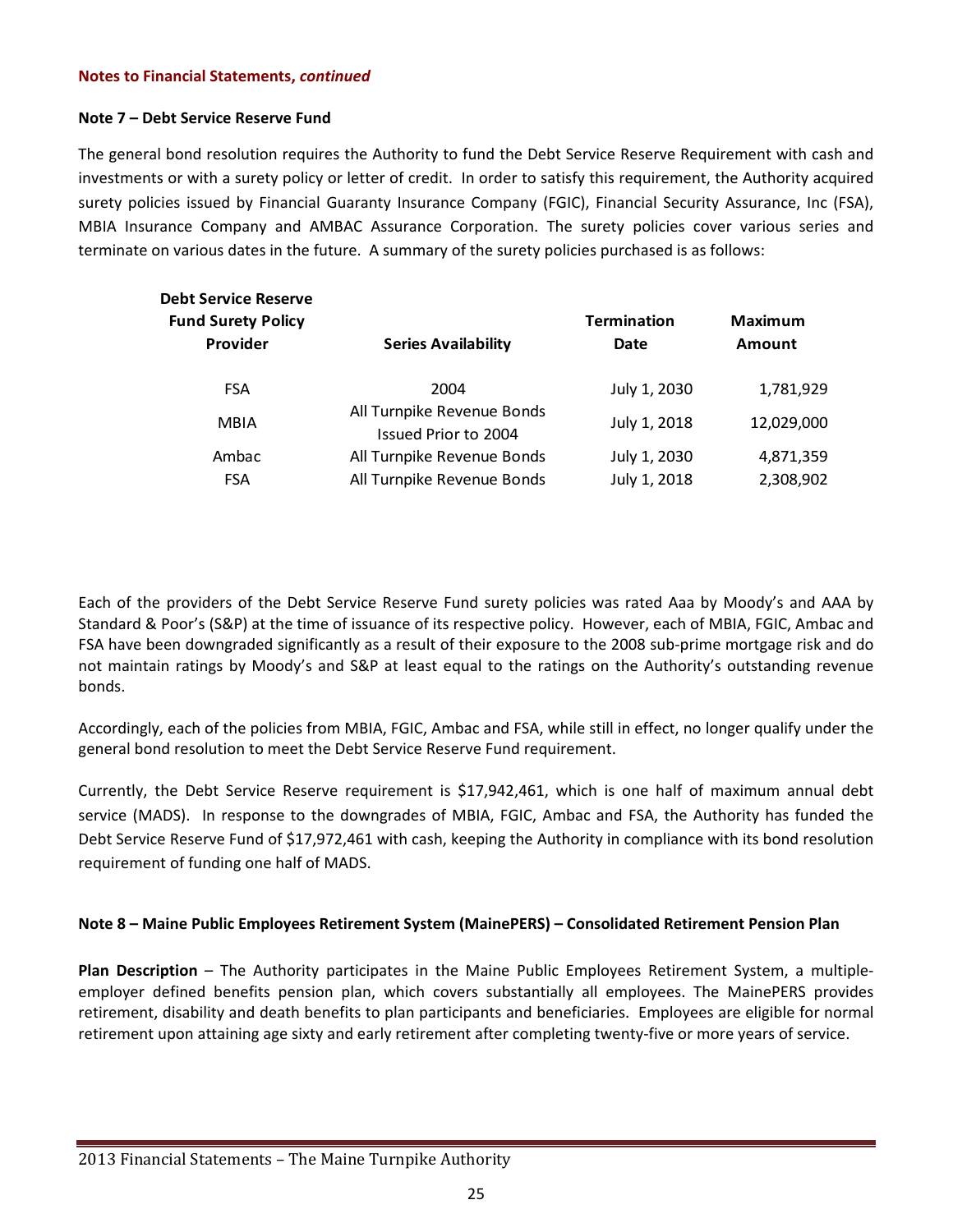# **Note 8 – Maine Public Employees Retirement System (MainePERS) – Consolidated Retirement Pension Plan,** *continued*

**Funding Policy** – Plan participants are required to contribute 6.5% of their annual compensation and the Authority is required to contribute at an actuarially determined rate. The current rate is 6.5% of employee earned compensation.

The Maine Turnpike Authority's contributions to MainePERS were approximately \$1,536,945, \$1,423,355 and \$1,315,433 for the years ended December 31, 2013, 2012 and 2011, respectively.

# **Note 9 – Operating Lease**

In 2006, the Authority entered into lease agreements with HMS Host and CN Brown to operate its five service plazas on the Turnpike. The Authority entered into the arrangements as a means to provide services to users of the Turnpike in a more efficient, cost-effective manner. The terms of the agreements are as follows. The lease agreement with HMS Host is contingent based on sales however also provides a guaranteed minimum rent of \$3,050,000 or 85% of the previous year's rental, whichever is greater. In addition, the Authority received contingent rentals of \$299,955 and \$208,567 in 2013 and 2012, respectively. The lease agreement with CN Brown provides for contingent rent based on sales. The Authority received \$792,468 and \$793,048 in contingent rentals from CN Brown in 2013 and 2012, respectively.

On April 1<sup>st</sup>, 2013 the Authority entered into a lease agreement with Maine Crafts Association for an area located in the Authority's West Gardiner Service Plaza. The lease agreement is contingent based on gross sales, however, also requires a guaranteed minimum rent of \$500 per month from April 1, 2013 through April 30, 2015. Beginning May 1, 2015, the monthly minimum rent increases to \$800 through the end of the contract on April 1, 2018. The Authority received minimum rent of \$4,000 from Maine Crafts Association in 2013. There was no contingent rent due the Authority for 2013 based on gross sales from Maine Crafts Association.

Contingent rent for HMS host is 20% of sales for years 1‐10, 21% of sales for years 11‐20 and 22% of sales for years 21‐30. Contingent rent for CN Brown is based on the gallons of gasoline and diesel fuel sold at a fuel rent factor of 8 cents per gallon, adjusted upward each year for the Consumer Price Index Change, plus 10% of the sales of other products, plus 5% of the sales of tobacco products and plus 2% of the amount received from the Lottery Commission. The Authority has retained the right to approve the activities of the lessees and also has established limits to the prices that can be charged to customers. Contingent rent for the Maine Crafts Association is 2% on all gross sales exceeding \$500,000, and 4% on all gross sales exceeding \$600,000.

The lease agreement with HMS Host requires \$8 million of capital improvements to be paid for by HMS Host, consisting of leasehold improvements, equipment and furnishings as approved by the Authority. \$4 million of these improvements must be incurred prior to December 31, 2017 and the remaining \$4 million must be incurred prior to December 31, 2027.

The leased facilities are reported as capital assets of the Authority with a net book value of \$28,069,168 and \$29,147,841 as of December 31, 2013 and 2012, respectively.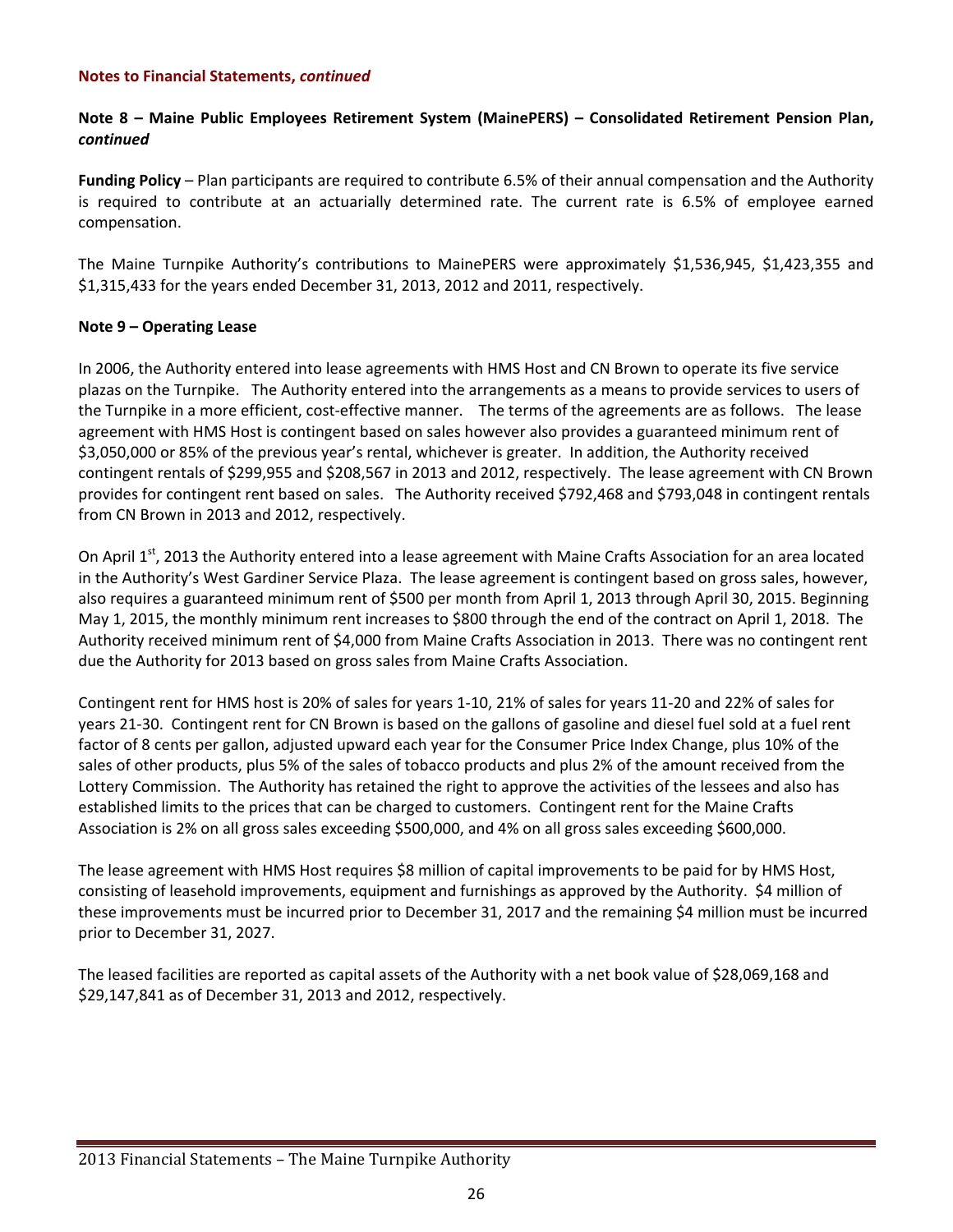# **Note 9 – Operating Lease,** *continued*

Future minimum rentals to be received under the HMS Host lease as of December 31, 2013 are as follows:

| 2014        | 3,050,000  |
|-------------|------------|
| 2015        | 3,050,000  |
| 2016        | 3,050,000  |
| 2017        | 3,050,000  |
| 2018        | 3,050,000  |
| 2019 - 2023 | 15,250,000 |
| 2024 - 2028 | 15,250,000 |
| 2029 - 2033 | 15,250,000 |
| 2034 - 2037 | 10,675,000 |
|             |            |
| Total       | 71.675.000 |

Future minimum rentals to be received under the Maine Crafts Association lease as of December 31, 2013 are as follows:

| Total |  | 36,000 |
|-------|--|--------|
|       |  |        |
| 2018  |  | 2,400  |
| 2017  |  | 9,600  |
| 2016  |  | 9,600  |
| 2015  |  | 8,400  |
| 2014  |  | 6,000  |
|       |  |        |

# **Note 10 – Other Post Employment Benefits (OPEB)**

The Governmental Accounting Standards Board (GASB) Statement Number 45, *Accounting and Financial Reporting by Employers for Postemployment Benefits Other Than Pensions*, was implemented, as required, by the MTA on January 1, 2008. Under this pronouncement, it requires that the long-term cost of retirement health care and obligations for other postemployment benefits be determined on an actuarial basis and reported similar to pension plans.

*Plan Descriptions.*  In addition to providing pension benefits, the Authority provides health care benefits for certain retired employees. Eligibility to receive health care benefits follows the same requirements as MainePERS. Eligible retirees receive 100% paid health benefit coverage, Anthem POS plan until age 65 or Medicare Advantage plan at the age of 65. The Authority paid approximately \$1,260,000 of insurance contributions for approximately 250 retirees for the year end December 31, 2013. Benefit provisions are established and amended through negotiations between the Authority and the respective unions.

GASB Statement Number 45 requires the Authority to perform an actuarial analysis of its OPEB costs. In December 2012, the Authority entered into a contract with an external consultant to assist in the determination and valuation of the Authority's OPEB liability for 2012 and 2013. The most recent OPEB liability actuarial valuation was completed by the consultant in February 2013.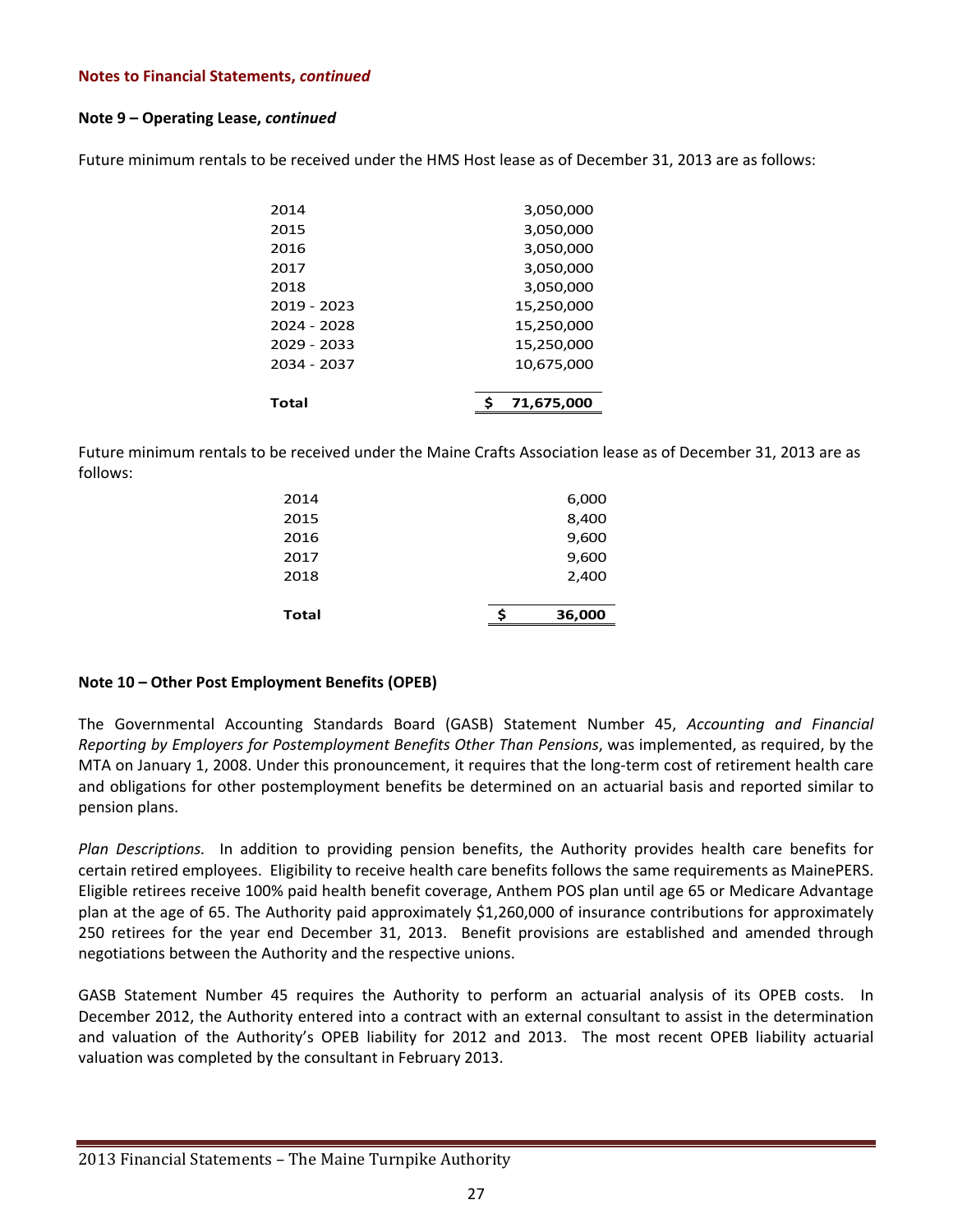#### **Note 10 – Other Post Employment Benefits (OPEB),** *continued*

*Funding Policy and Annual OPEB Cost.* GASB Statement Number 45 does not mandate the prefunding of post employment benefit liabilities. The Authority currently plans to only partially fund (on a pay-as-you-go) the annual required contribution (ARC), an actuarially determined rate in accordance with the parameters of GASB Statement Number 45. The ARC represents a level of funding that, if paid on an ongoing basis, is projected to cover normal cost each year and amortize any unfunded actuarial liabilities over a period not to exceed thirty years.

The following table represents the OPEB costs for the year, the amount contributed and changes in the OPEB plan:

|                                         | <b>Years Ended December 31,</b> |             |      |               |  |
|-----------------------------------------|---------------------------------|-------------|------|---------------|--|
|                                         |                                 | 2013        | 2012 |               |  |
| Normal Cost                             | \$                              | 1,583,000   | Ş    | 1,533,000     |  |
| UAAL amortization                       |                                 | 2,335,000   |      | 2,166,000     |  |
| Annual Required Contribution/OPEB Cost  |                                 | 3,918,000   |      | 3,699,000     |  |
| Interest on Net OPEB Obligation         |                                 | 473,000     |      | 386,000       |  |
| Net OPEB Obligation Adjustment          |                                 | (1,330,802) |      | (386,000)     |  |
| Contributions Made (Pay-As-You-Go)      |                                 | (1,260,198) |      | (1, 197, 000) |  |
| Increase in Net OPEB Obligation         |                                 | 1,800,000   |      | 2,502,000     |  |
| Net OPEB Obligation - Beginning of Year | 12,161,000                      |             |      | 9,659,000     |  |
| Net OPEB Obligation - End of Year       | S                               | 13,961,000  |      | 12,161,000    |  |

The Authority's annual OPEB cost, the percentage of annual OPEB cost contributed to the plan, and the net OPEB obligation was as follows:

|                                                                         | <b>Years Ended December 31,</b> |            |    |            |
|-------------------------------------------------------------------------|---------------------------------|------------|----|------------|
|                                                                         |                                 | 2013       |    | 2012       |
| <b>Annual Required Contribution (ARC)</b>                               | \$                              | 3,918,000  | \$ | 3,699,000  |
| Actual Contributions (Pay-As-You-Go)                                    |                                 | 1,260,198  |    | 1,197,000  |
| Percentage Contributed                                                  |                                 | 32.2%      |    | 32.4%      |
| <b>Actuarial Accrued Liability</b>                                      | Ś                               | 51,530,000 | Ś. | 49,537,000 |
| Plan Assets                                                             |                                 |            |    |            |
| Unfunded Actuarial Accrued Liability                                    |                                 | 51,530,000 |    | 49,537,000 |
| Covered payroll                                                         | \$                              | 17,670,000 | Ś. | 17,114,000 |
| Unfunded actuarial accrued liability as a percentage of covered payroll |                                 | 291.6%     |    | 289.5%     |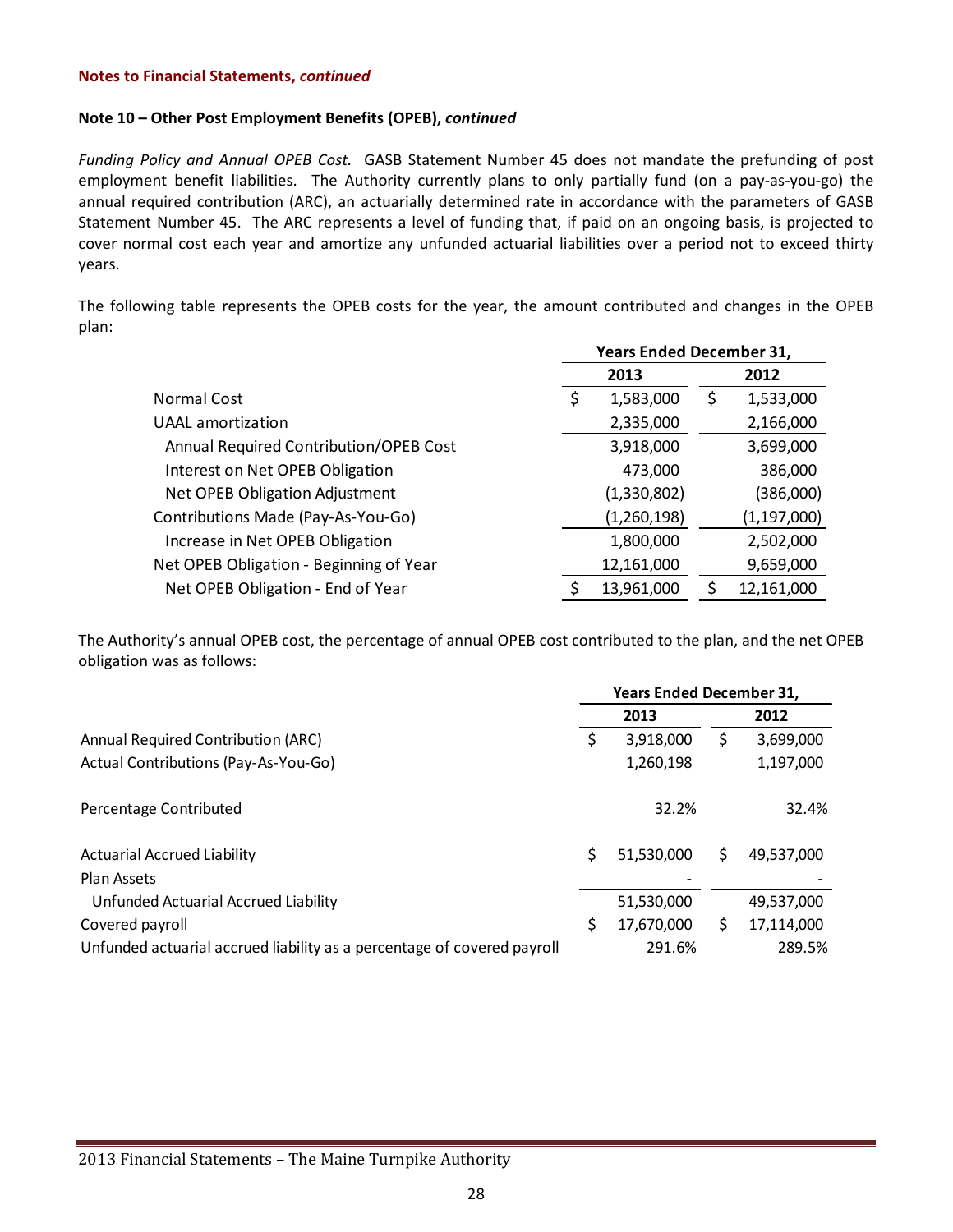#### **Note 10 – Other Post Employment Benefits (OPEB),** *continued*

For the year ended December 31, 2011 the ARC was \$3,772,000, the actual contribution was \$1,084,000 and the percentage contributed was 29.0%.

Actuarial valuations involve estimates of the value of reported amounts and assumptions about the probability of events in the future. Amounts determined regarding the funded status of the plan and the annual required contributions of the employer are subject to continual revision as actual results are compared to past expectations and new estimates are made about the future. The required schedule of funding progress presented as required supplementary information provides multiyear trend information that shows whether the actuarial value of plan assets is increasing or decreasing over time relative to the actuarial accrued liability for benefits.

*Actuarial Methods and Assumptions.*  Projections of benefits are based on the substantive plan (the plan as understood by the employer and plan members) and include the types of benefits in force at the valuation date and the pattern of sharing benefit costs between the Authority and plan members at that point. Actuarial calculations reflect a long‐term perspective and employ methods and assumptions that are designed to reduce short-term volatility in actuarial accrued liabilities and the actuarial value of plan assets. Significant methods and assumptions were as follows:

|                               | 2013                     | 2012                     |
|-------------------------------|--------------------------|--------------------------|
| Actuarial valuation date      | 1/1/13                   | 1/1/13                   |
| Actuarial cost method         | Entry age normal         | Entry age normal         |
| Amortization method           | Level percent of payroll | Level percent of payroll |
| Remaining amortization period | 25 years                 | 26 years                 |
| Actuarial assumptions:        |                          |                          |
| Investment rate of return     | 4.0%                     | 4.0%                     |
| Projected salary increases    | 3.3%                     | 3.3%                     |
| Healthcare inflation rate     | $5.0\% - 8.9\%$          | $5.0\% - 8.9\%$          |

# **Note 11 – Union Contract**

The Authority has an agreement with the Maine State Employees Association, which covers Supervisors and Employees, which expired December 31, 2011. The Authority is currently negotiating with the union to execute a new contract and is currently in static‐status quo. A tentative agreement with the employee's bargaining unit is expected to go out to vote in March 2014. The Authority does not anticipate significant increases in costs. The contract would be retroactive to January 1, 2014.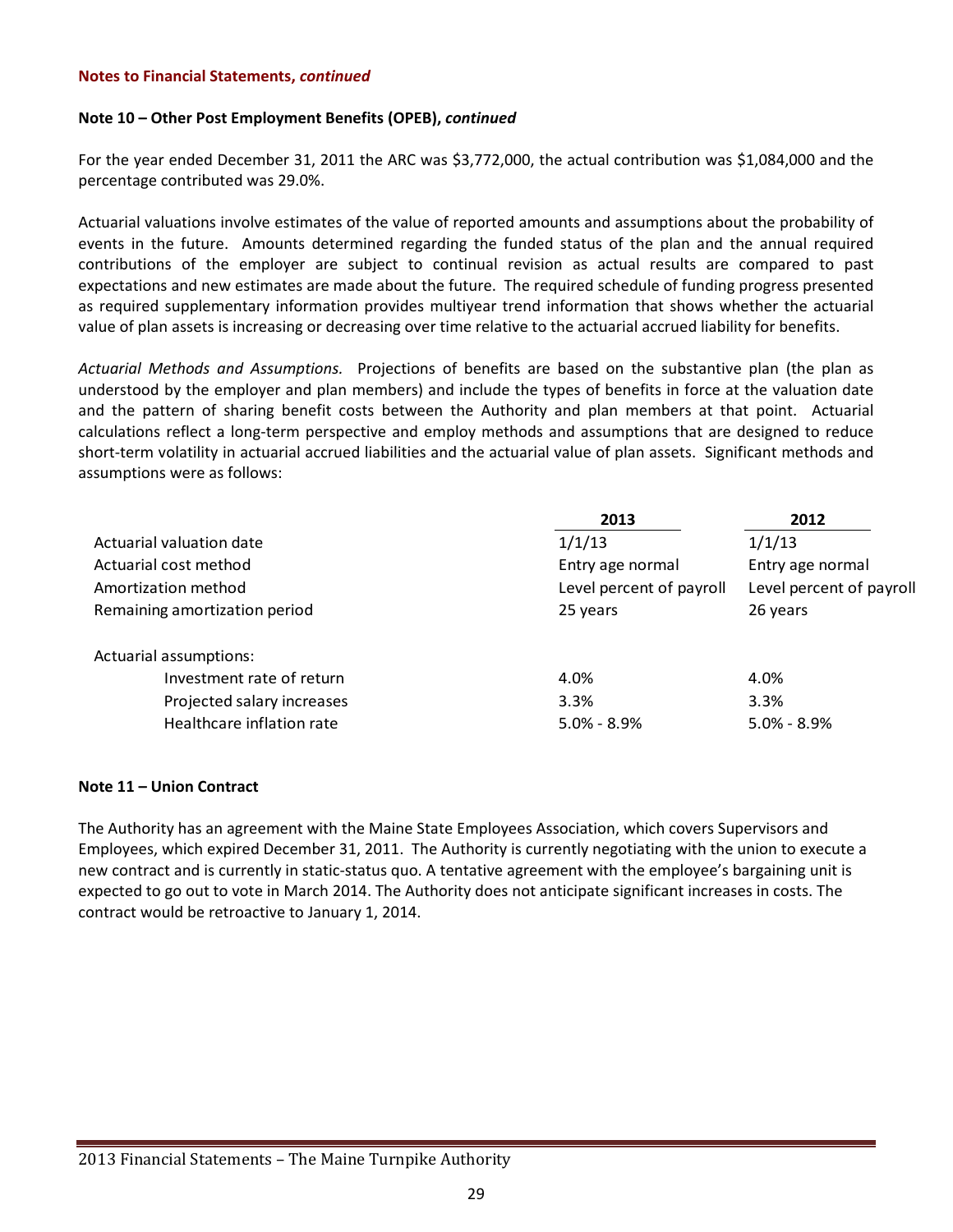#### **Note 12 – Commitments and Contingencies**

The Authority is a defendant in various lawsuits. Although the outcomes of the lawsuits are not presently determinable, it is the belief of the Authority's legal counsel that any settlement or damages assessed would be covered by insurance, and therefore should not have a material adverse effect on the Authority's financial condition

Commitments on outstanding construction projects for improvements and maintenance totaled approximately \$19,538,391 and \$3,153,885 as of 12/31/2013 and 12/31/2012, respectively.

Due to changes to enabling legislation in 2011, the Authority is potentially obligated to provide 5% of its annual operating revenues to the Maine Department of Transportation (MaineDOT). The Authority has incurred and expects to continue to incur significant expenses from construction projects that will be of mutual benefit to MaineDOT and accordingly has met its obligation to MaineDOT.

#### **Note 13 – Risk Management**

The Authority is exposed to various risks of loss related to theft of, damage to and destruction of assets, errors and omissions and natural disasters for which the Authority is insured through various commercial insurance carriers. As required by the Authority's contract with its bondholders, the Authority's consulting engineer certifies each year that insurance limits and coverage adequately protect the properties, interests, and operations of the Authority. Claims expenditure, liabilities and reserves are reported when it is probable that a loss has occurred and the amount of the loss can be reasonably estimated.

The Authority is self‐insured for its workers' compensation liability. The program provides coverage for up to a maximum of \$1,000,000 for each workers' compensation claim and \$25,000,000 in the aggregate. In addition, the Authority purchases excess workers' compensation insurance to limit its financial risk. The Authority is responsible for claims made up to \$750,000 per covered claim. Reserves are estimated at one hundred percent of expected expenditures. Settled claims have not exceeded the commercial coverage in any of the past three years.

The following summarizes the claims activity with respect to the Authority's self-insured workers' compensation program:

|                                                               | 2013 |                      | 2012 |                      |
|---------------------------------------------------------------|------|----------------------|------|----------------------|
| Unpaid Claims as of January 1                                 | \$   | 1,812,590            | \$   | 1,521,350            |
| <b>Incurred Claims</b>                                        |      | 651,741              |      | 719,413              |
| <b>Total Claim Payments</b>                                   |      | 532,902              |      | 428,173              |
| <b>Current Claims Liability</b><br>Long-term Claims Liability |      | 536,900<br>1,394,529 |      | 536,450<br>1,276,140 |
| <b>Total Unpaid Claims Liability</b>                          |      | 1,931,429            |      | 1,812,590            |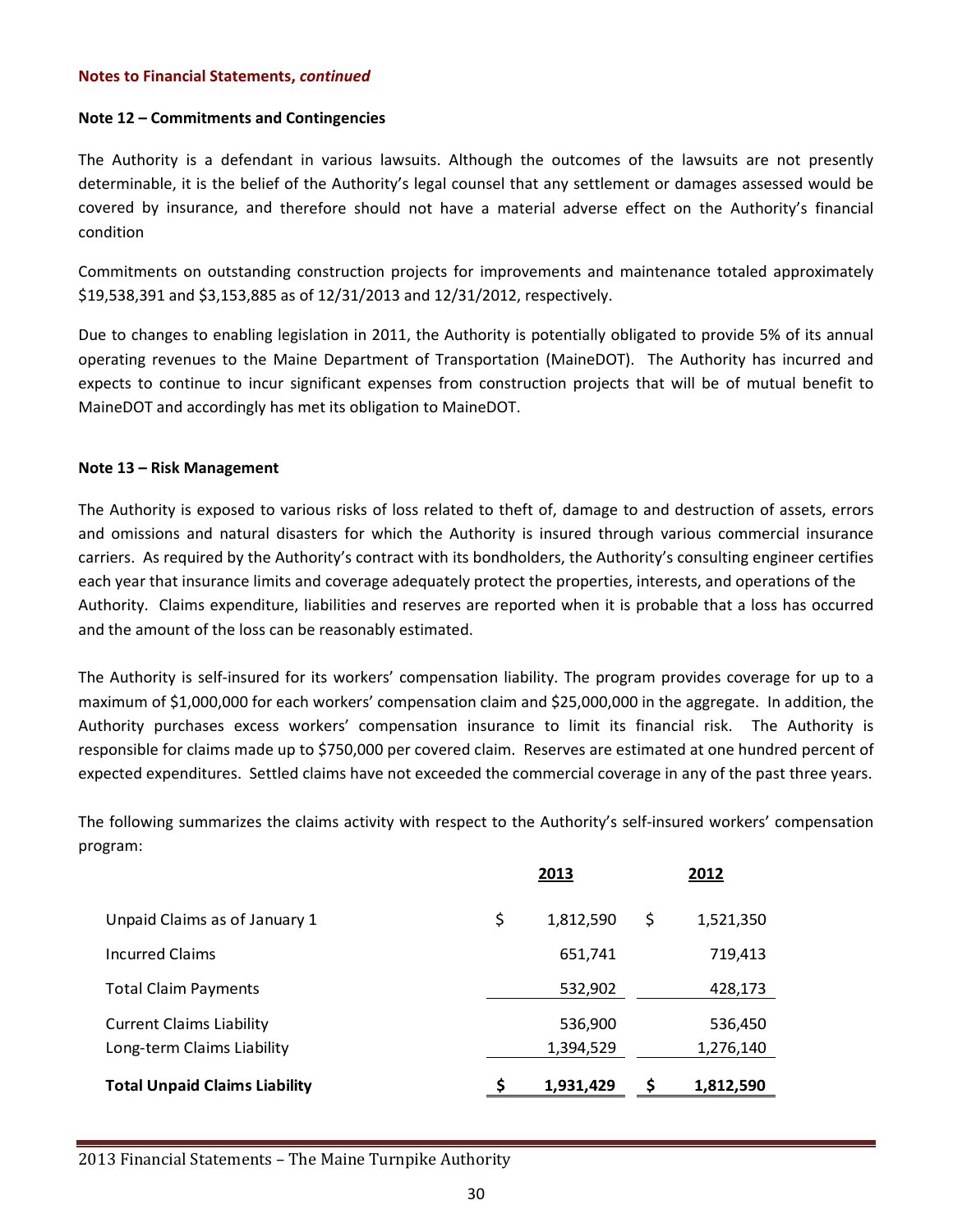#### **Note 14 – Restatement of Net Position**

In March 2012, the Governmental Accounting Standards Board issued Statement No. 65, "Items previously Reported as Assets and Liabilities", which was implemented during the year ended December 31, 2013 and applied retroactively to the year ended December 31, 2012. This statement established accounting and financial reporting standards that reclassify certain bond issuance costs as expenses that were previously reported as assets. The effect on the change in net position for December 31, 2012 was a decrease of \$946,735 from \$14,595,839 to \$13,649,104.

Net position as of December 31, 2012 has been restated as follows:

| Net position, December 31, 2011, as previously reported                                 | 139,032,130 |
|-----------------------------------------------------------------------------------------|-------------|
| Change in Net Position, December 31, 2012 as previously reported                        | 14,595,839  |
| Prior period adjustment:                                                                |             |
| GASB 65 adjustments to Bond Issuance Costs prior to 2012 - prior period adjustment      | (5,054,359) |
| GASB 65 adjustments to Bond Issuance Costs in 2012 - change to increase in net position | (946, 735)  |
| Net position, December 31, 2012, as restated                                            | 147,626,875 |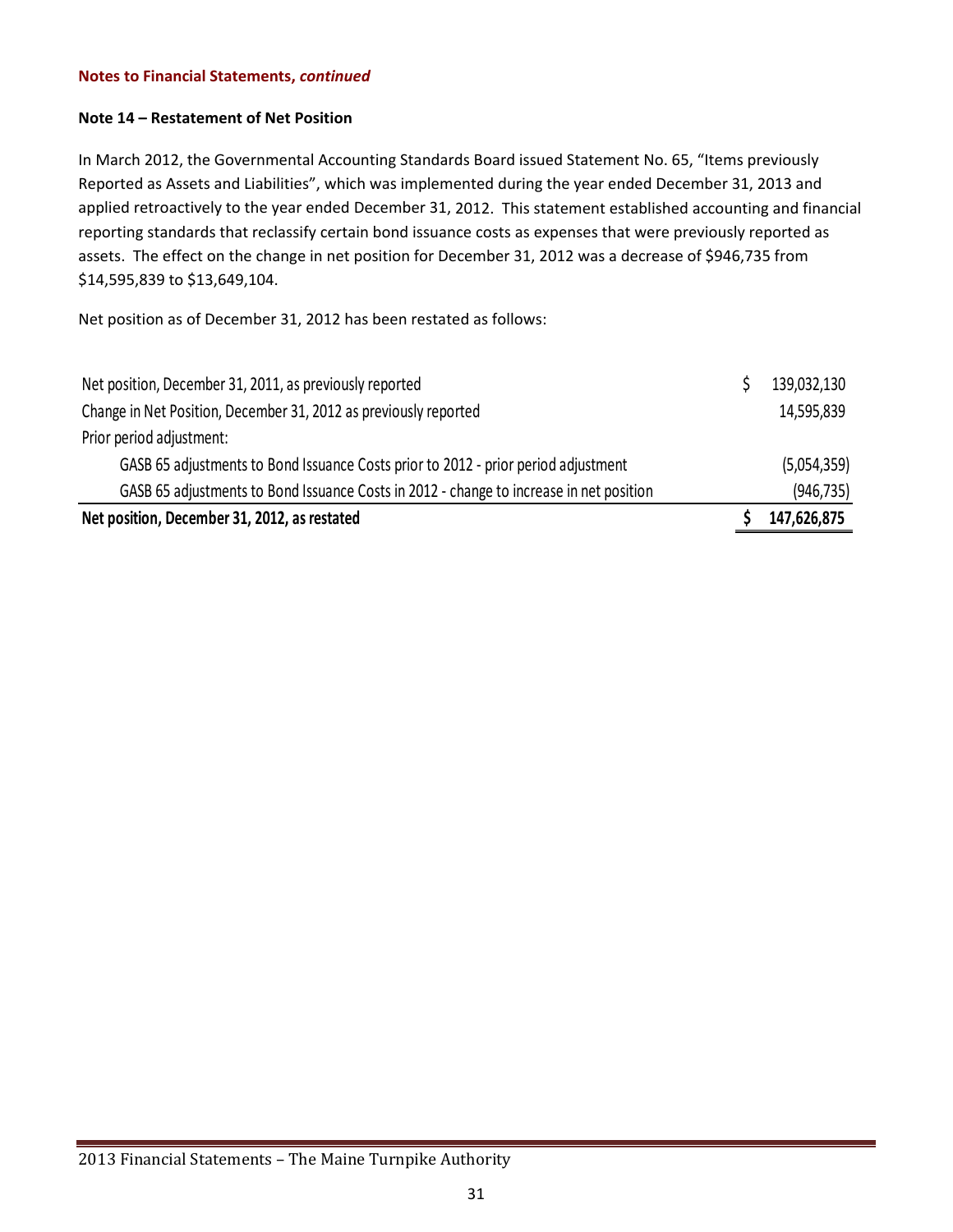#### **REQUIRED SUPPLEMENTARY INFORMATION**

#### **Trend Data on Infrastructure Condition**

The Authority has elected to use the modified approach to infrastructure reporting under GASB 34. The Authority's consulting engineers are required to make an inspection at least once a year of the Turnpike, and, on or before the first day of October of each year, to submit to the Authority a report setting forth (a) their findings whether the Turnpike has been maintained in good repair, working order and condition, (b) their advice and recommendations as to the proper maintenance, repair and operation of the Turnpike during the ensuing Fiscal Year and an estimate of the amount of money necessary for such purposes, (c) their advice and recommendations as to the amounts and types of insurance to be carried, and (d) their recommendations as to the amount that should be deposited into the Reserve Maintenance Fund during the upcoming Fiscal Year.

The roadways are rated on a 10‐point scale, with 10 meaning that every aspect of the roadway is in new and perfect condition. The Authority's system as a whole is given an overall rating, indicating the average condition of all roadways operated by the Authority. The assessment of condition is made by visual inspection designed to reveal any condition that would reduce highway-user benefits below the maximum level of service. The Authority's policy is to maintain the roadway condition at rating of 8 (generally good condition) or better. The results of the 2013 inspection states that the Maine Turnpike has been maintained in generally good condition and presents a favorable appearance.

The budget to actual expenditures for Preservation for 2013 is as follows:

|                      | <b>Budget</b> | Actual     |
|----------------------|---------------|------------|
| Preservation Expense | 13,788,300 \$ | 14,401,856 |

**Retiree Healthcare Plan**

|           | Actuarial | Actuarial                |              |        |                 | UAAL as a              |
|-----------|-----------|--------------------------|--------------|--------|-----------------|------------------------|
| Actuarial | Value of  | <b>Accrued Liability</b> | Unfunded AAL | Funded |                 | Percentage of          |
| Valuation | Assets    | (AAL) - Entry Age        | (UAAL)       | Ratio  | Covered Payroll | <b>Covered Payroll</b> |
| Date      | (a)       | (b)                      | $(b-a)$      | (a/b)  | (c)             | $[(b-a) / c]$          |
|           |           |                          |              |        |                 |                        |
| 12/31/09  | 0         | 39,815,000               | 39,815,000   | 0.00%  | 19,064,000      | 208.8%                 |
| 12/31/10  | 0         | 48,563,000               | 48,563,000   | 0.00%  | 19,699,000      | 246.5%                 |
| 12/31/11  | 0         | 48,563,000               | 48,563,000   | 0.00%  | 20,093,000      | 241.7%                 |
| 12/31/12  | 0         | 49,537,000               | 49,537,000   | 0.00%  | 17,114,000      | 289.5%                 |
| 12/31/13  | 0         | 51,530,000               | 51,530,000   | 0.00%  | 17,670,000      | 291.6%                 |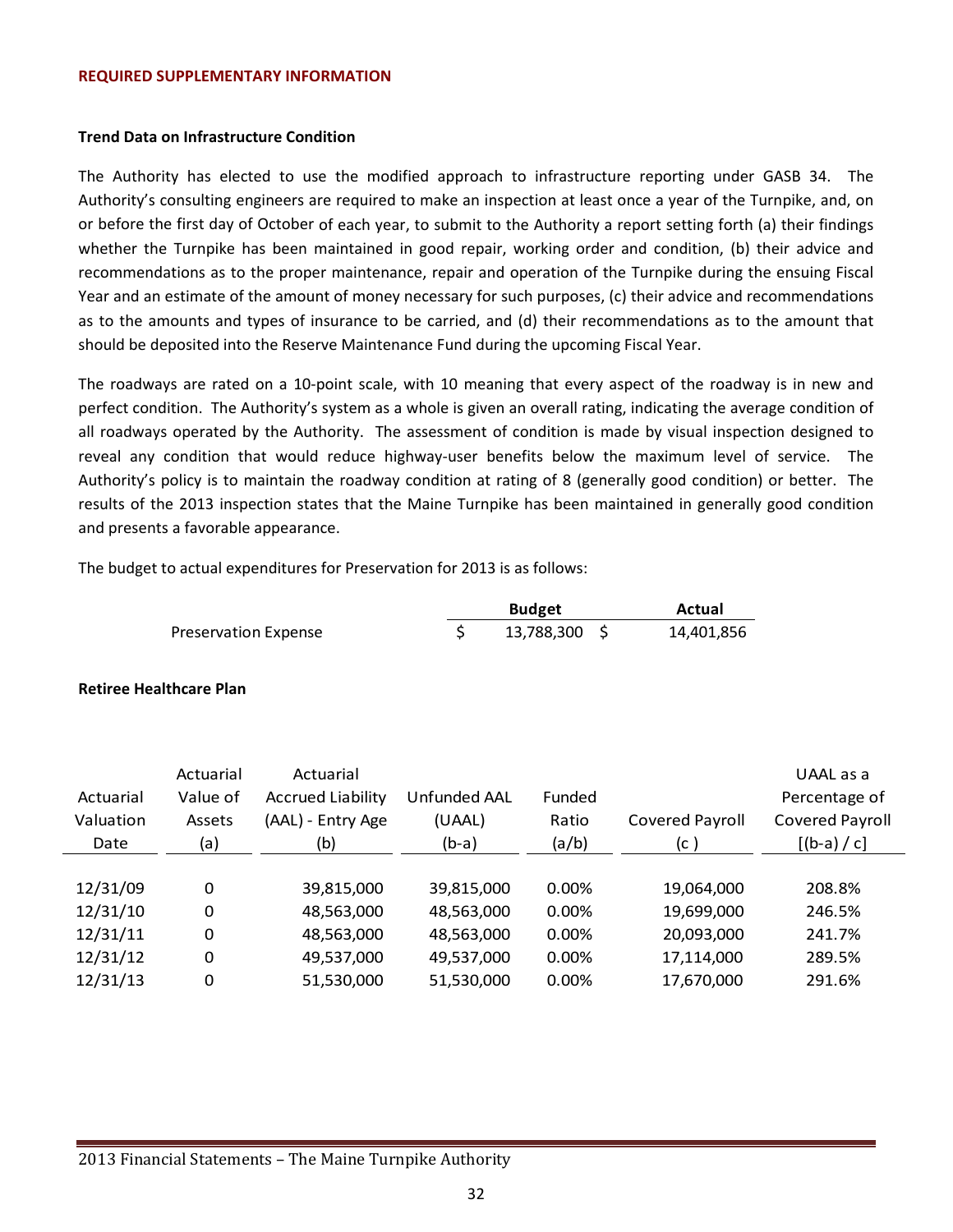# **OTHER SUPPLEMENTARY INFORMATION**

**Calculation of the Composite Debt Service Ratio, as Defined by the Bond Resolutions and Related Documents (000's)**

|                                                                 | <b>Years Ended December 31st,</b> |         |               |         |
|-----------------------------------------------------------------|-----------------------------------|---------|---------------|---------|
|                                                                 |                                   | 2013    |               | 2012    |
|                                                                 |                                   |         |               |         |
| <b>Revenues:</b>                                                |                                   |         |               |         |
| <b>Net Fare Revenue</b>                                         | \$                                | 121,817 | \$            | 104,508 |
| <b>Concession Rental</b>                                        |                                   | 4,148   |               | 4,052   |
| Investment Income <sup>1</sup>                                  |                                   | (110)   |               | (99)    |
| Miscellaneous                                                   |                                   | 1,135   |               | 1,142   |
| <b>Total Revenues</b>                                           | $\ddot{\bm{\zeta}}$               | 126,990 | $\frac{1}{2}$ | 109,603 |
| <b>Expenses:</b>                                                |                                   |         |               |         |
| Operations                                                      |                                   | 21,605  |               | 23,031  |
| Maintenance                                                     |                                   | 10,556  |               | 10,565  |
| Adminstrative                                                   |                                   | 2,205   |               | 2,399   |
| <b>Total Expenses</b>                                           | $\ddot{\bm{\zeta}}$               | 34,366  | \$            | 35,995  |
|                                                                 |                                   |         |               |         |
| <b>Net Operating Revenues</b>                                   | $\ddot{\bm{\zeta}}$               | 92,624  | \$            | 73,608  |
| Debt Service Payments <sup>2</sup>                              |                                   | 34,341  |               | 29,274  |
| Reserve Maintenance Fund Deposit                                |                                   | 31,000  |               | 30,000  |
| MDOT Account / Sub Debt Fund Deposit                            |                                   | 2,463   |               | 2,462   |
| <b>Other General Reserve Fund Deposits</b>                      | \$                                | 24,820  | \$            | 11,872  |
| Debt Service Ratio of Net Revenues to Debt Service <sup>3</sup> |                                   | 2.70    |               | 2.51    |

**Note:** Revenues and expenses are presented on this schedule on the accrual basis in accordance with accounting principles generally accepted in the United States of America. Certain amounts included on the Statements of Revenues, Expenses, and Changes in Net Position are not part of the net revenues, as defined, and therefore excluded from this schedule.

 $1$  Capital fund and Rebate Fund earnings are not included in investment income, consistent with the Maine Turnpike Revenue Bond Resolution.

<sup>2</sup> Represents Debt Service Deposits, net of capitalized interest, on the outstanding Revenue Bonds only.

<sup>3</sup> Net Revenues divided by Debt Service. The Bond Resolution requires a minimum ratio of 2.0.